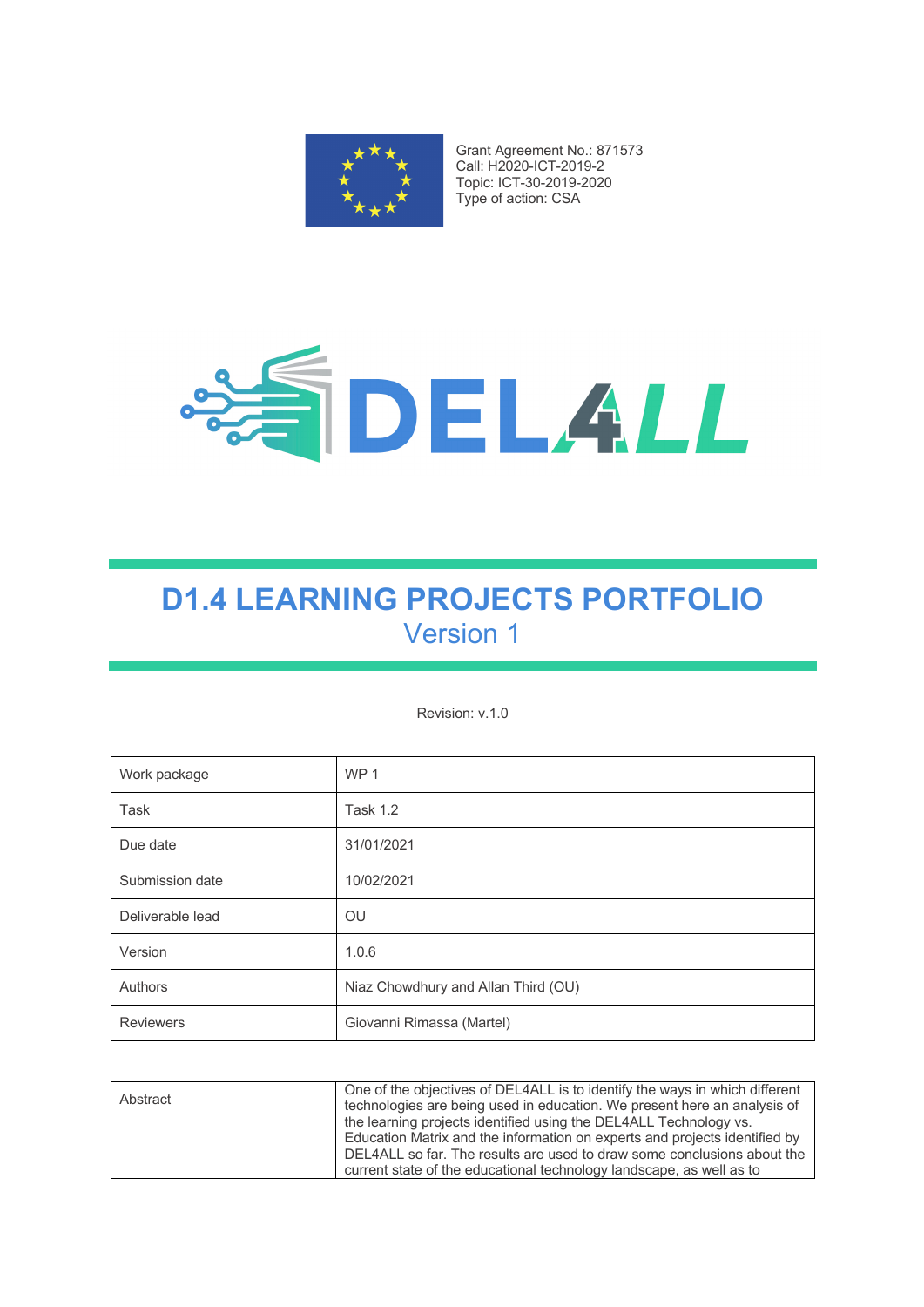

|          | provide a visual lens to inform the use of the DEL4ALL online catalogue as<br>a portfolio of learning projects. |
|----------|-----------------------------------------------------------------------------------------------------------------|
| Keywords | Digital education, online pedagogy, resilience, decentralisation                                                |

#### **Document Revision History**

| <b>Version</b>   | <b>Date</b> | <b>Description of change</b>                       | List of contributor(s)                 |
|------------------|-------------|----------------------------------------------------|----------------------------------------|
| V <sub>0.1</sub> | 13/01/2021  | $1st$ draft (report)                               | Niaz Chowdhury (OU)                    |
| V <sub>0.2</sub> | 14/01/2021  | $2nd$ draft (report, charts)                       | Niaz Chowdhury (OU)                    |
| V <sub>0.3</sub> | xx/01/2021  | 3 <sup>rd</sup> draft (updates to text and charts) | Niaz Chowdhury and Allan Third<br>(OU) |
| V <sub>0.4</sub> | xx/01/2021  | 4th draft (updates to text and charts)             | Niaz Chowdhury and Allan Third<br>(OU) |
| V <sub>0.5</sub> | 26/01/2021  | $5th$ draft (updates and formatting)               | Niaz Chowdhury and Allan Third<br>(OU) |
| V <sub>0.6</sub> | 08/02/2021  | 6 <sup>th</sup> draft (addressing review comments) | Niaz Chowdhury and Allan Third<br>(OU) |
| V1.0             | 09/02/2021  | Final version for submission                       | Niaz Chowdhury and Allan Third<br>(OU) |

#### **DISCLAIMER**

The information, documentation and figures available in this deliverable are written by the "Digital Enhanced Learning for ALL" (DEL4ALL) project's consortium under EC grant agreement 871573 and do not necessarily reflect the views of the European Commission.

The European Commission is not liable for any use that may be made of the information contained herein.

#### **COPYRIGHT NOTICE**

© 2020 - 2022 DEL4ALL Consortium

| Project co-funded by the European Commission in the H2020 Programme |                                                                           |  |  |  |
|---------------------------------------------------------------------|---------------------------------------------------------------------------|--|--|--|
|                                                                     | Nature of the deliverable:<br>R                                           |  |  |  |
|                                                                     | <b>Dissemination Level</b>                                                |  |  |  |
| <b>PU</b><br>Public, fully open, e.g. web                           |                                                                           |  |  |  |
| <b>CL</b>                                                           | Classified, information as referred to in Commission Decision 2001/844/EC |  |  |  |

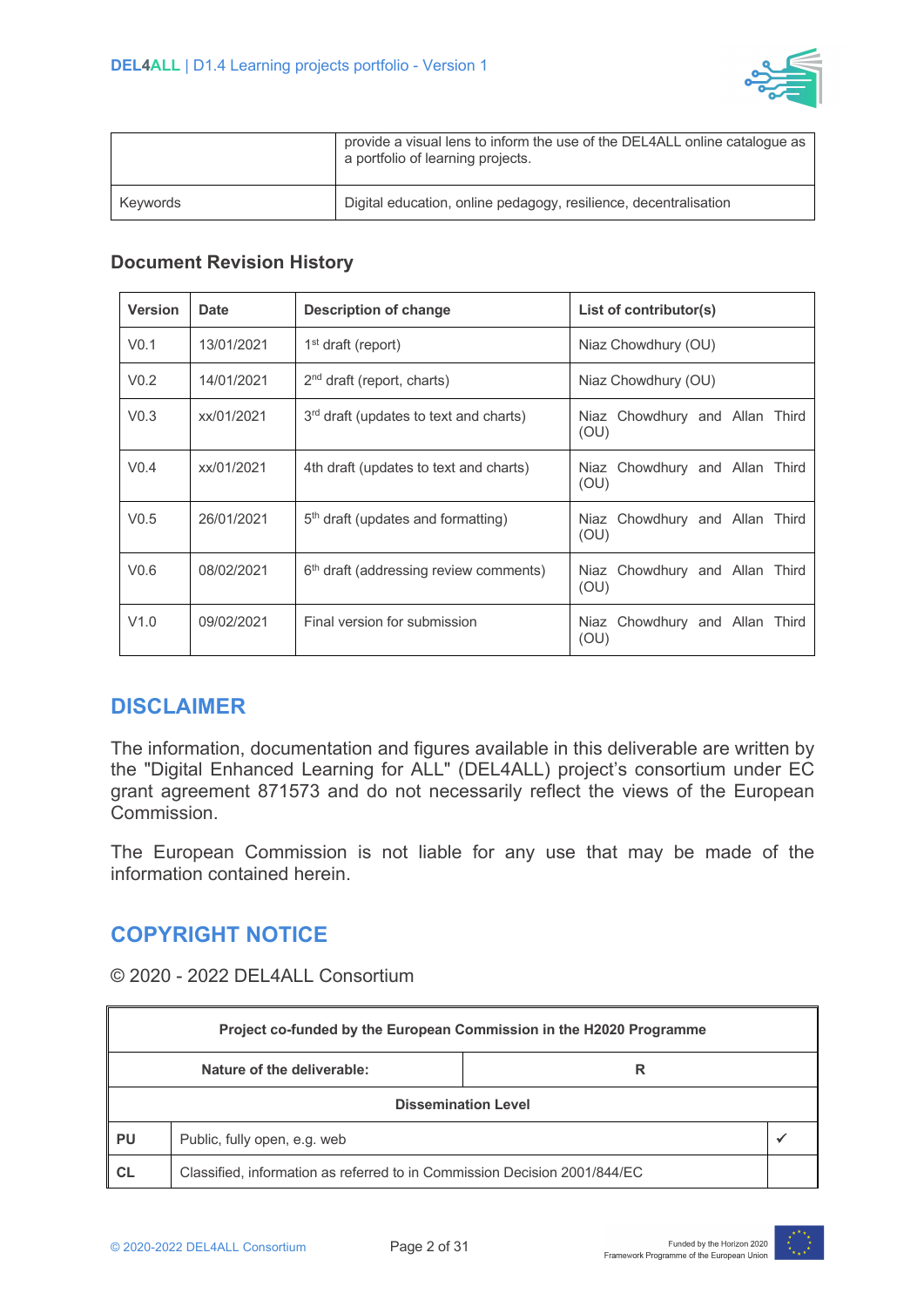

| l co | Confidential to DEL4ALL project and Commission Services |  |  |
|------|---------------------------------------------------------|--|--|
|------|---------------------------------------------------------|--|--|

*\* R: Document, report (excluding the periodic and final reports) DEM: Demonstrator, pilot, prototype, plan designs* 

*DEC: Websites, patents filing, press & media actions, videos, etc.*

*OTHER: Software, technical diagram, etc.*

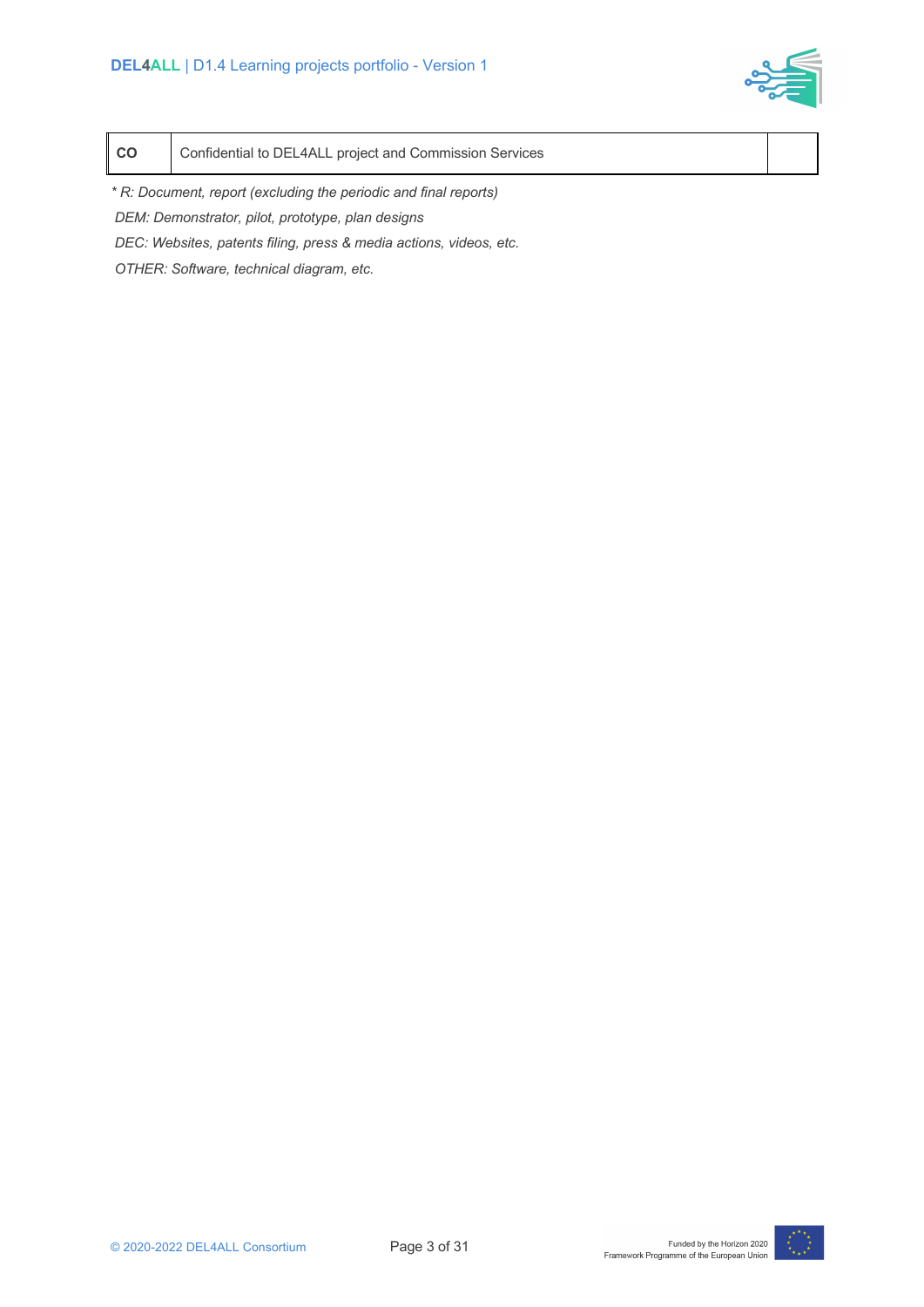

### **EXECUTIVE SUMMARY**

The principal goal of DEL4ALL is to coordinate between stakeholders and developments across Europe, promoting collaboration, best practice, and resilience in digital education. The project explores technologies that play a crucial role in education as they can enhance learning capability or provide alternative approaches easing challenges and difficulties that might otherwise act as obstacles. One of the objectives of this project is to identify the ways in which different technologies are being used in education. We present here an analysis of the learning projects identified using the DEL4ALL Technology vs. Education Matrix and the information on experts and projects identified by DEL4ALL so far.

We consider the impact of technologies in terms of their *scale*, *diversity*, and *maturity*, using metrics for each derived from the DEL4ALL experts and projects data, and, where relevant, broken down by associated learning activity and type of stakeholder.

The results indicate that the most active educational technologies represented in the DEL4ALL portfolio are concerned with established technologies such as digital education platforms, or widely known but "backroom" technologies such as AI and Machine Learning. Advanced technologies such as blockchains, IoT, or those whose adoption would involve significant learner-facing adaptations appear to receive less development attention. We conclude that this may indicate further attention needs to be paid to pathways from research to educational practice.

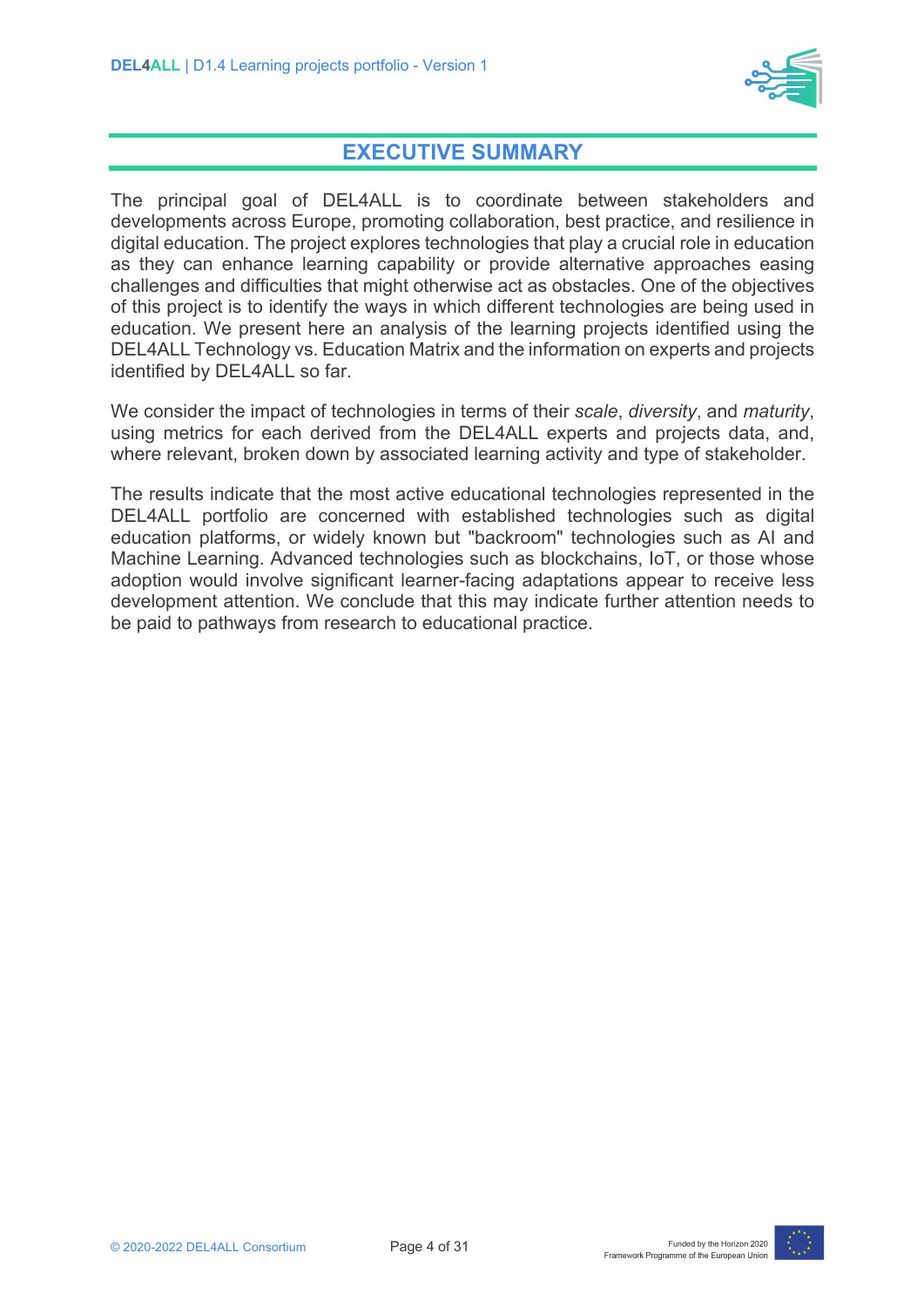

## **TABLE OF CONTENTS**

### **Table of Contents**

| $\mathbf 1$    |     |                                                             |  |
|----------------|-----|-------------------------------------------------------------|--|
|                | 1.1 |                                                             |  |
|                | 1.2 |                                                             |  |
| $2^{\circ}$    |     |                                                             |  |
|                | 2.1 |                                                             |  |
|                | 2.2 |                                                             |  |
|                | 2.3 |                                                             |  |
|                | 2.4 |                                                             |  |
|                | 2.5 |                                                             |  |
|                | 2.6 |                                                             |  |
|                | 2.7 |                                                             |  |
|                | 2.8 |                                                             |  |
|                | 2.9 |                                                             |  |
| $\overline{3}$ |     | Learning Activity, Stakeholders And Types Of Initiatives 14 |  |
|                | 3.1 |                                                             |  |
|                | 3.2 |                                                             |  |
|                | 3.3 |                                                             |  |
| 4              |     |                                                             |  |
| 5              |     |                                                             |  |
|                | 5.1 |                                                             |  |
|                | 5.2 |                                                             |  |
|                | 5.3 |                                                             |  |
|                | 5.4 |                                                             |  |
| 6              |     |                                                             |  |

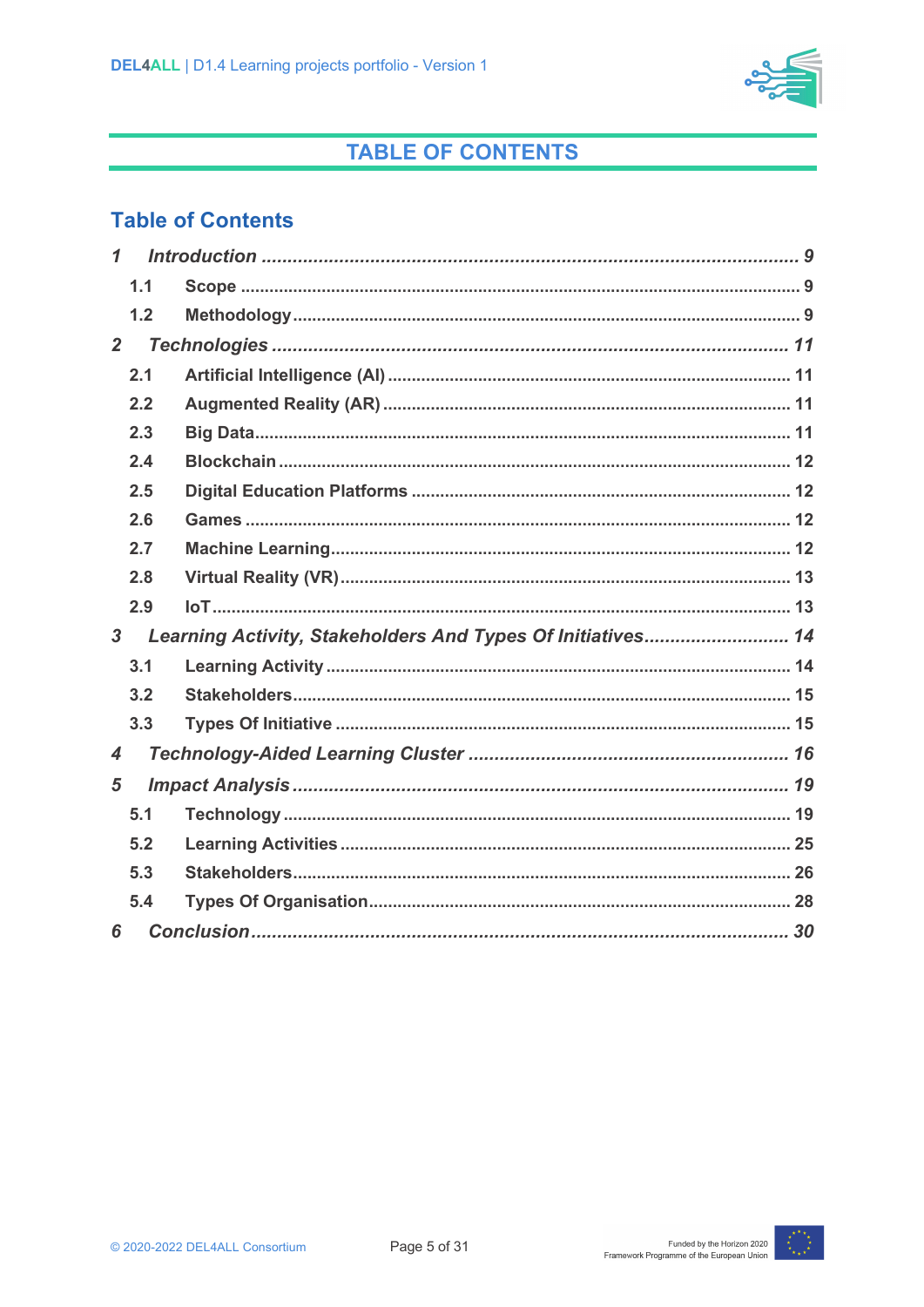

## **LIST OF FIGURES**

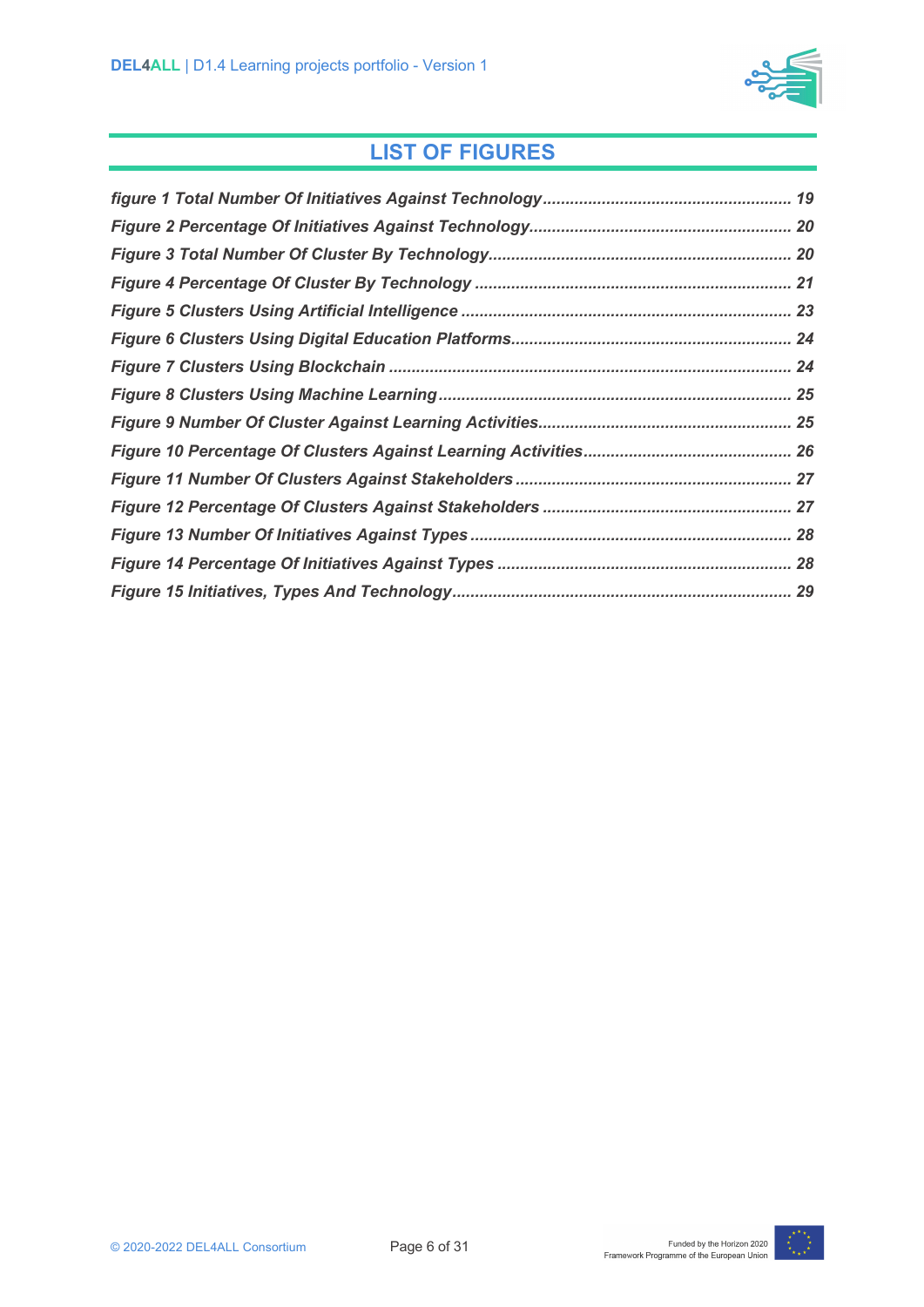

## **LIST OF TABLES**

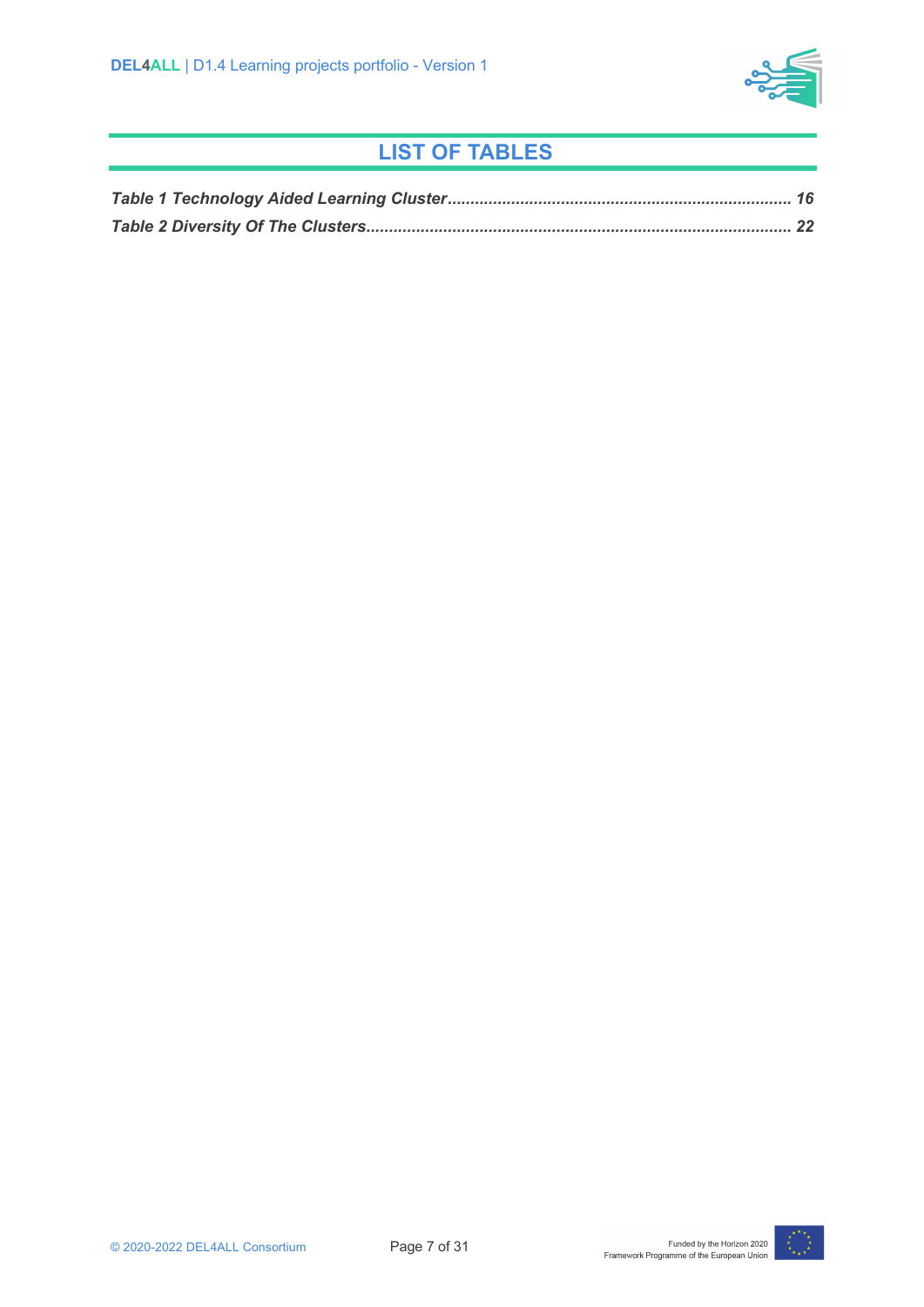

### **ABBREVIATIONS**

- **AI** Artificial Intelligence
- **AR** Augmented Reality
- **IoT** Internet of Things
- **VR** Virtual Reality

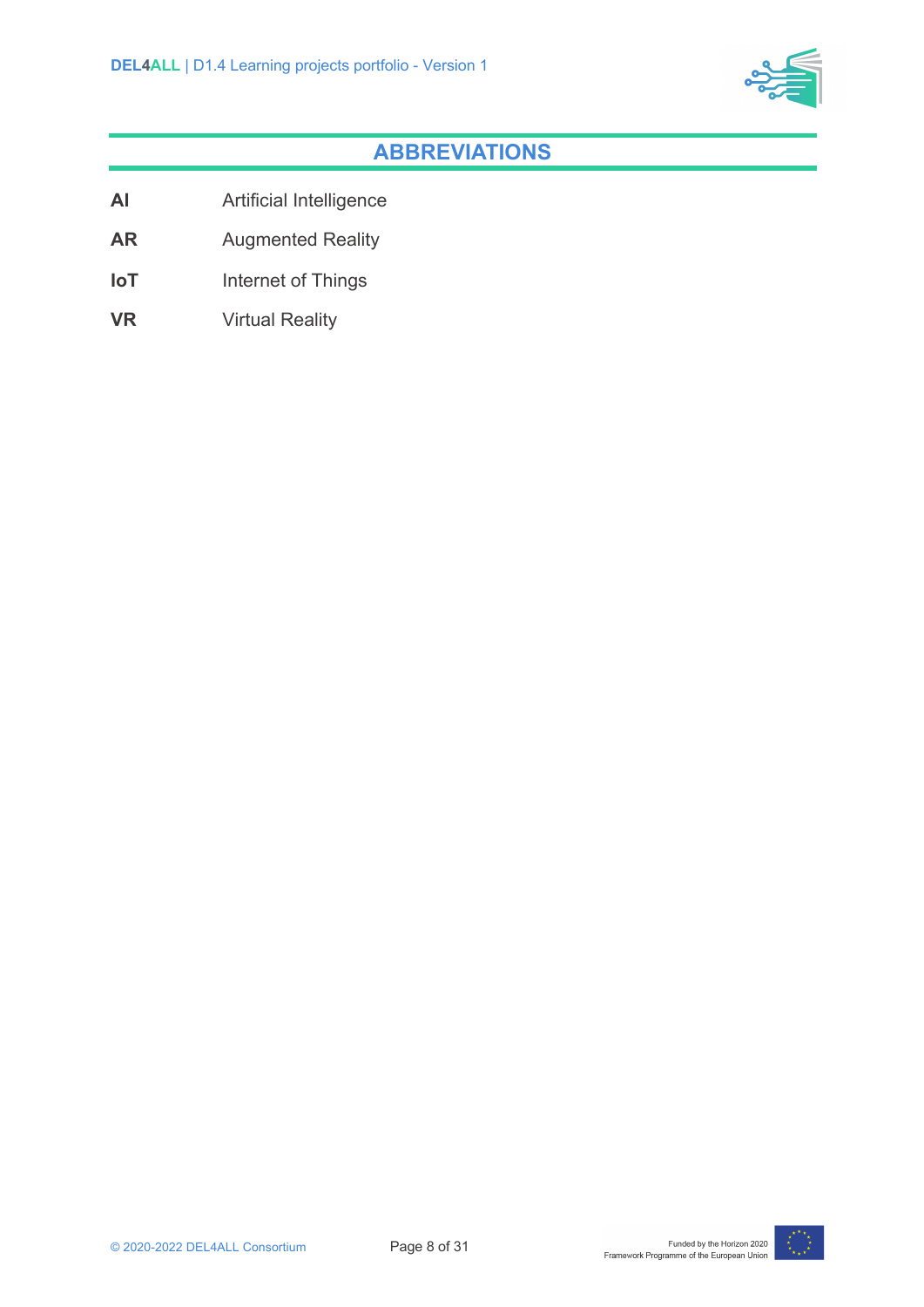

#### **1 INTRODUCTION**

The principal goal of DEL4ALL is to coordinate between stakeholders and developments across Europe, promoting collaboration, best practice, and resilience in digital education. The project explores technologies that play a crucial role in education as they can enhance learning capability or provide alternative approaches easing challenges and difficulties that might otherwise act as obstacles. One of the objectives of this project is to identify the ways in which different technologies are being used in education. We present here an analysis of the learning projects identified using the DEL4ALL Technology vs. Education Matrix and the information on experts and projects identified by DEL4ALL so far. The results are used to draw some conclusions about the current state of the educational technology landscape, as well as to provide a visual lens to inform the use of the DEL4ALL online catalogue as a portfolio of learning projects.

#### **1.1 SCOPE**

The scope of this document is to describe the learning projects portfolio developed by analysis of the existing entries in the aggregator and the Technology vs. Education Matrix version 2.0.

#### **1.2 METHODOLOGY**

Over the previous year, the DEL4ALL project has extracted this information from experts, industry leaders and practitioners. The mapping of technologies and learning context with more than four hundred activities, stakeholders, and experts identified in the past year provides the portfolio's underlying foundation.

The catalogues collecting information for activities and experts in the DEL space are the primary sources for building the portfolio, along with the DEL4ALL Technology vs Education Matrix, together providing the basis for identifying the clusters of similar projects and their activities. The clusters are formed based on technology and the nature of the service each initiative provides. As the current version of the aggregator captured a single technology against each initiative, they are first sorted by representative technologies. Each initiative identified by a specific technology is then compared with their peers to identify similarities between the services they provide. For example, after breaking down initiatives under blockchain technology, some initiatives are found to offer verification functionalities while some provide decentralised identity or platforms. Therefore, three clusters, namely qualification verification, decentralised identity and decentralised platform, are formed corresponding to blockchain technology. The same method is followed to create clusters for other technologies.

We primarily consider the results broken down by Technology, with the raw number of entries per category as a measure of the *scale* of activity with that technology, and the number of clusters per category as a measure of the *diversity* of activity with that technology. We then consider clusters as they apply to Learning Activity and

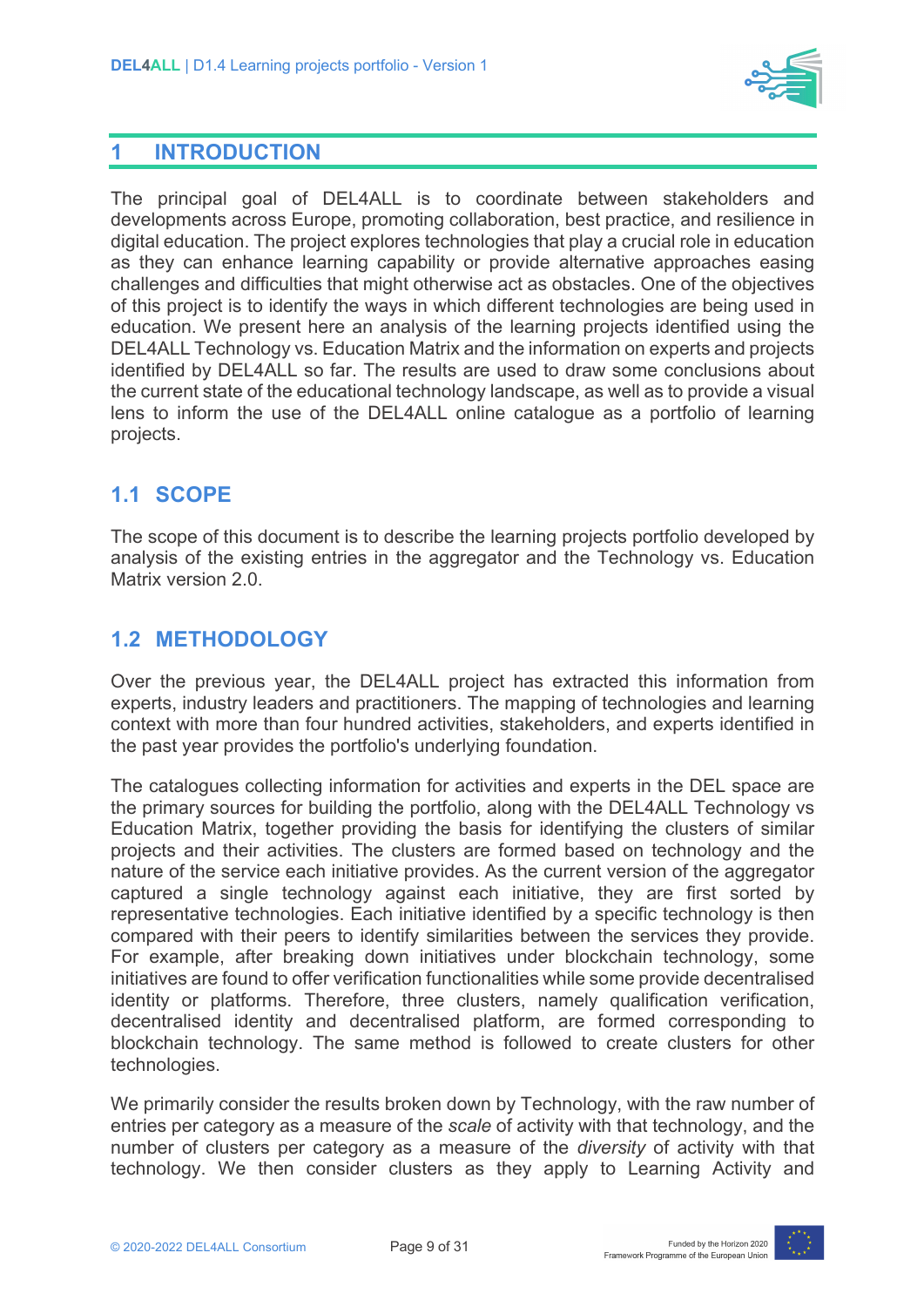

Stakeholder type. We also, separately, chart the scale of activity broken down by the type of organisation involved, as a means of identifying the maturity of that activity.

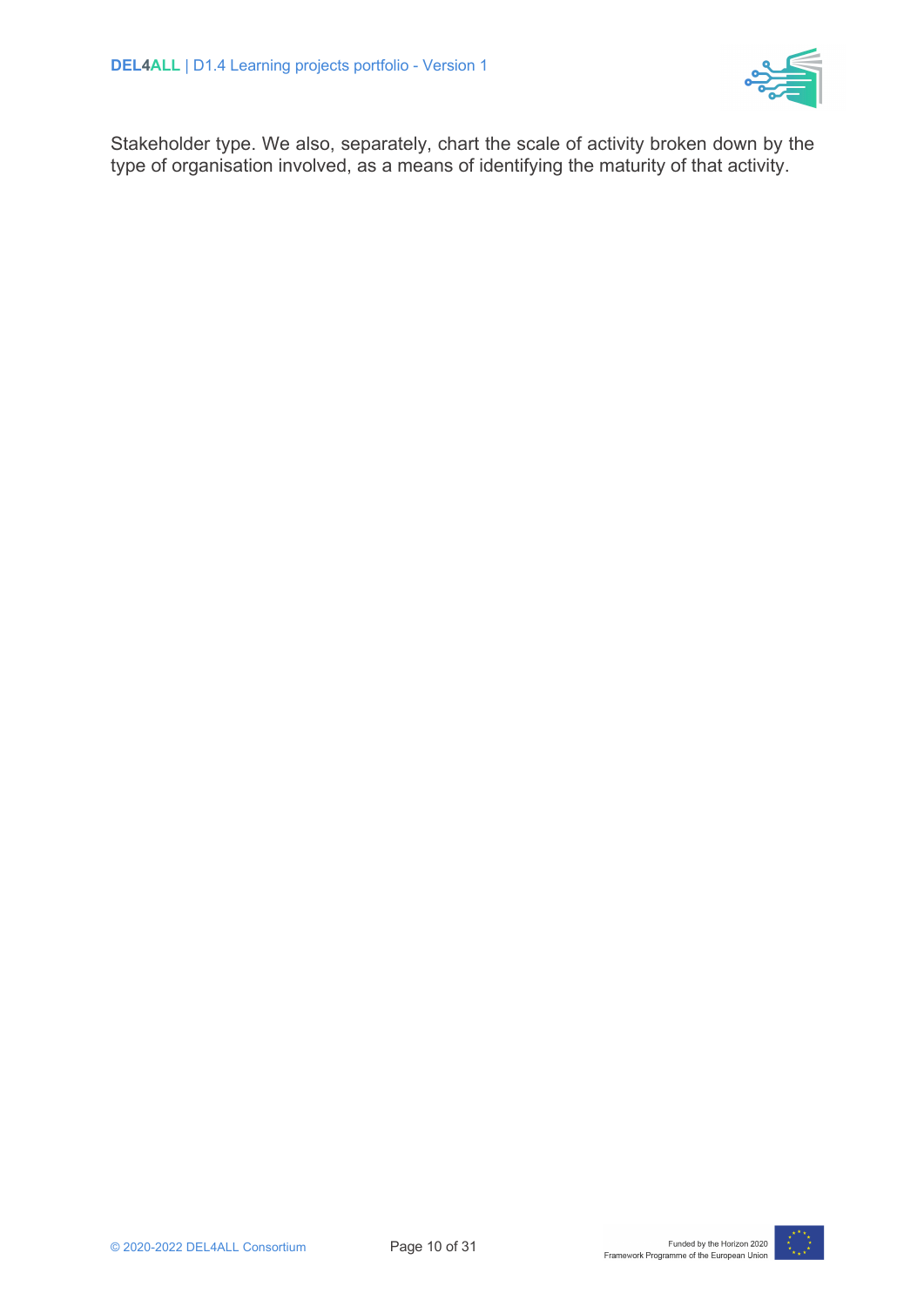

#### **2 TECHNOLOGIES**

The learning portfolio utilises various technologies that are grouped within nine large classes. The classes include Artificial Intelligence, Augmented Reality, Big Data, Blockchain Technology, Digital Education, Game, Internet of Things, Machine Learning and Virtual Reality.

#### **2.1 ARTIFICIAL INTELLIGENCE (AI)**

Artificial intelligence is intelligence expressed by programs or machines. However, it is different from human and animal intelligence that is natural and mixed with emotions; hence, the qualifier 'Artificial'. Amongst the technologies, we classed Machine Learning separately, although that is also a kind of artificial intelligence.

AI is used in various ways in the learning and educational domain. Natural language processing, AI-aided learning experiences, and AI-based interface design are a few to name where artificial intelligence which is not derived from machine learning is used.

#### **2.2 AUGMENTED REALITY (AR)**

Augmented reality (AR) is an interactive encounter with a real-world environment where the real objects are magnified or improved by computer-generated perceptual information, sometimes across multiple sensory modalities: visual, auditory, haptic, somatosensory, or olfactory. AR is often discussed with Virtual Reality, but they are different in nature and as technology. For example, AR can be experienced using a standard smartphone, with no need for special goggles. Therefore, we classed them separately.

AR can help enhance learning experience and create online-based laboratories and examples while providing teaching.

#### **2.3 BIG DATA**

Big data is a discipline to analyse or systematically extract information data sets that are too large or complex to be dealt with by standard computing facilities. Big Data offers greater statistical power, although higher complexity could lead to a higher false discovery rate. It was initially associated with three key concepts: volume, variety, and velocity, but later other attributes have been introduced in it.

Big data helps us to understand the learning and education domain by, e.g., analysing learners' interactions and data. Along with machine learning, it offers smart learning experiences, while teachers can benefit from receiving automated instructions and feedback from the system.

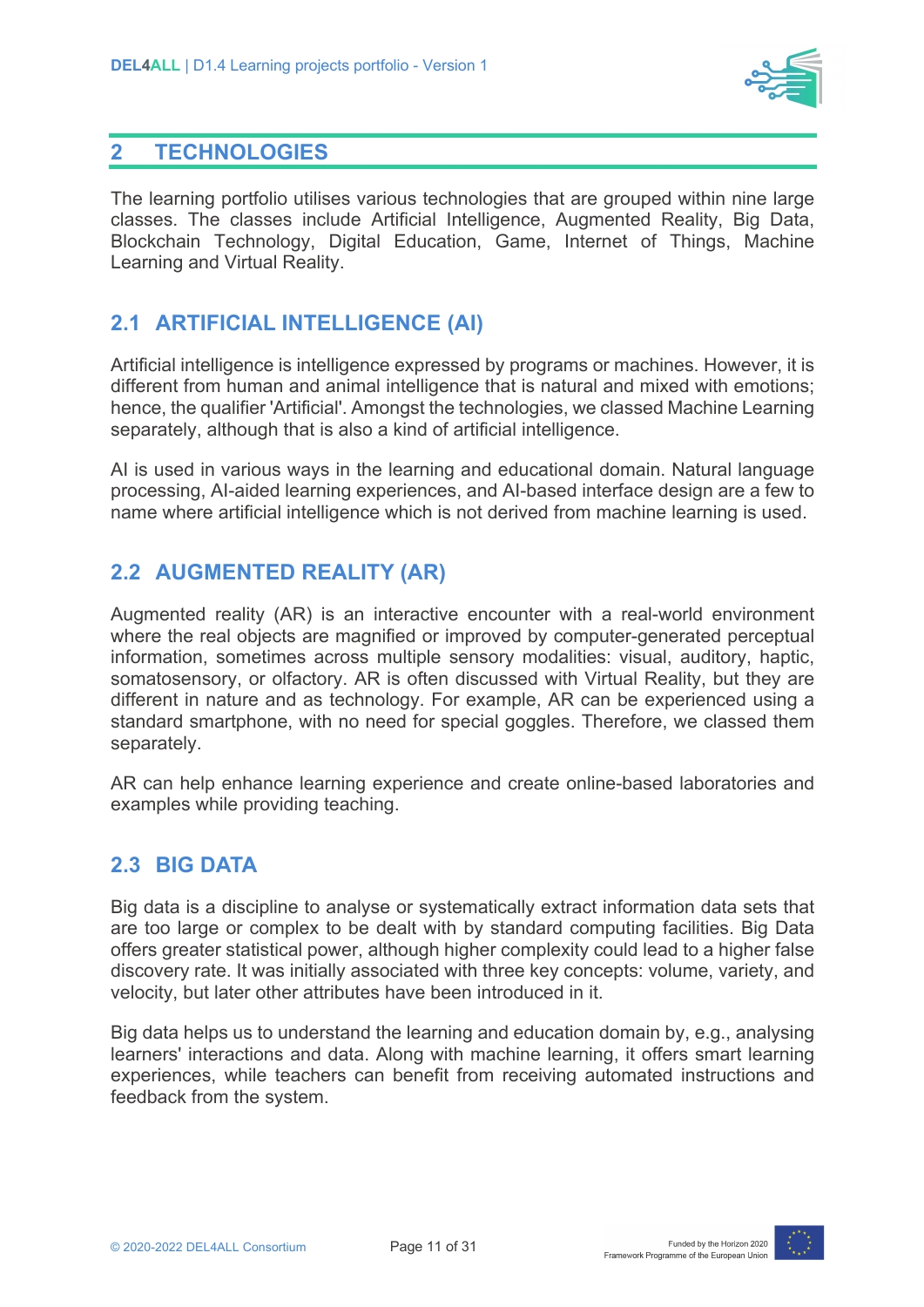

#### **2.4 BLOCKCHAIN**

Blockchain is a recording system designed to guarantee the integrity of records without a need for a centrally trusted authority. It is essentially a digital ledger of transactions that is duplicated and distributed across an entire network connected in a peer-to-peer form. Crucially, a blockchain is built by consensus, and uses cryptographic techniques to make it prohibitively expensive, and to require majority consensus, to edit previous records – effectively making blockchains immutable.

Blockchain technology plays an important role in the education and learning domain by offering tamperproof decentralised certification, smart CVs, job matching and so on. More recently blockchain has also been used to develop smart curricular and feedback management system for teachers and students.

#### **2.5 DIGITAL EDUCATION PLATFORMS**

Digital education platforms include the innovative use of digital tools and technologies specifically to support teaching and learning activities in themselves, and is often referred to as Technology Enhanced Learning (TEL) or e-Learning. Exploring the usage of digital technologies allows educators to incorporate engaging learning opportunities in the courses they teach. These can take the form of blended or fully online courses and programmes in a digital environment.

#### **2.6 GAMES**

Games (specifically, video games) are activities in which technology is applied to encourage or implement play. Games offer many ways to improve and enhance learning experiences online and in physical classrooms.

#### **2.7 MACHINE LEARNING**

Machine learning is the method of implementing software for making accurate predictions when fed data. Predictions could be identifying whether a piece of fruit in a photo is a banana or an apple, or spotting people crossing the road in front of a selfdriving car. Other types of prediction could be identifying whether a use of the word "book" in a sentence is related to a paperback or a hotel reservation, whether an email is spam, or recognizing speech accurately enough to generate captions for a YouTube video. The key difference from conventional computer software is that a human developer has not written code that instructs the system how to tell the difference between the banana and the apple. Instead, the machine-learning model is taught to reliably discriminate between fruits by being trained on a large amount of data. In this instance, a considerable number of images containing bananas or apples would be tagged appropriately for the software to learn from.

Machine learning is one of the most popular technologies that is heavily used in the education and learning domain: online learning platforms, teaching, data management, scheduling and assisting students with learning — everywhere it can play a part.

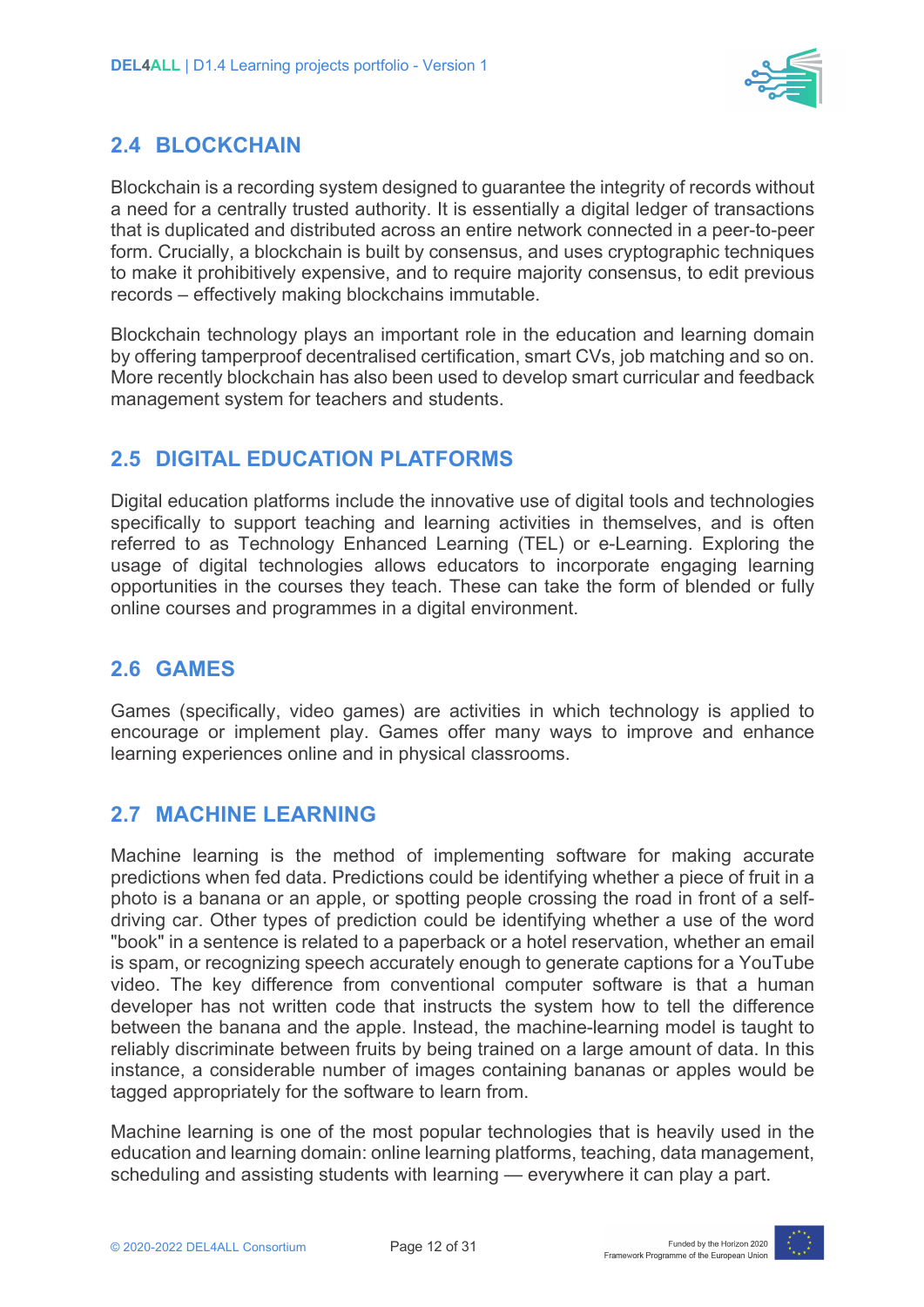

#### **2.8 VIRTUAL REALITY (VR)**

Virtual reality (VR) is a simulated experience designed to feel real and immersive to users. Applications of virtual reality include entertainment, skill development and education. It helps users to practise driving cars, performing medical operations, undertaking military training and so on. In education, it helps to create virtual laboratories, libraries, classrooms, etc.

#### **2.9 IOT**

The Internet of things (IoT) represents the network of electrical objects ("things") that are installed with sensors, software, and other technologies to connect and exchange data with other devices and systems over the Internet. It helps, for example, to create virtual laboratories by providing streams of real data while also enhancing a classroom's learning experience.

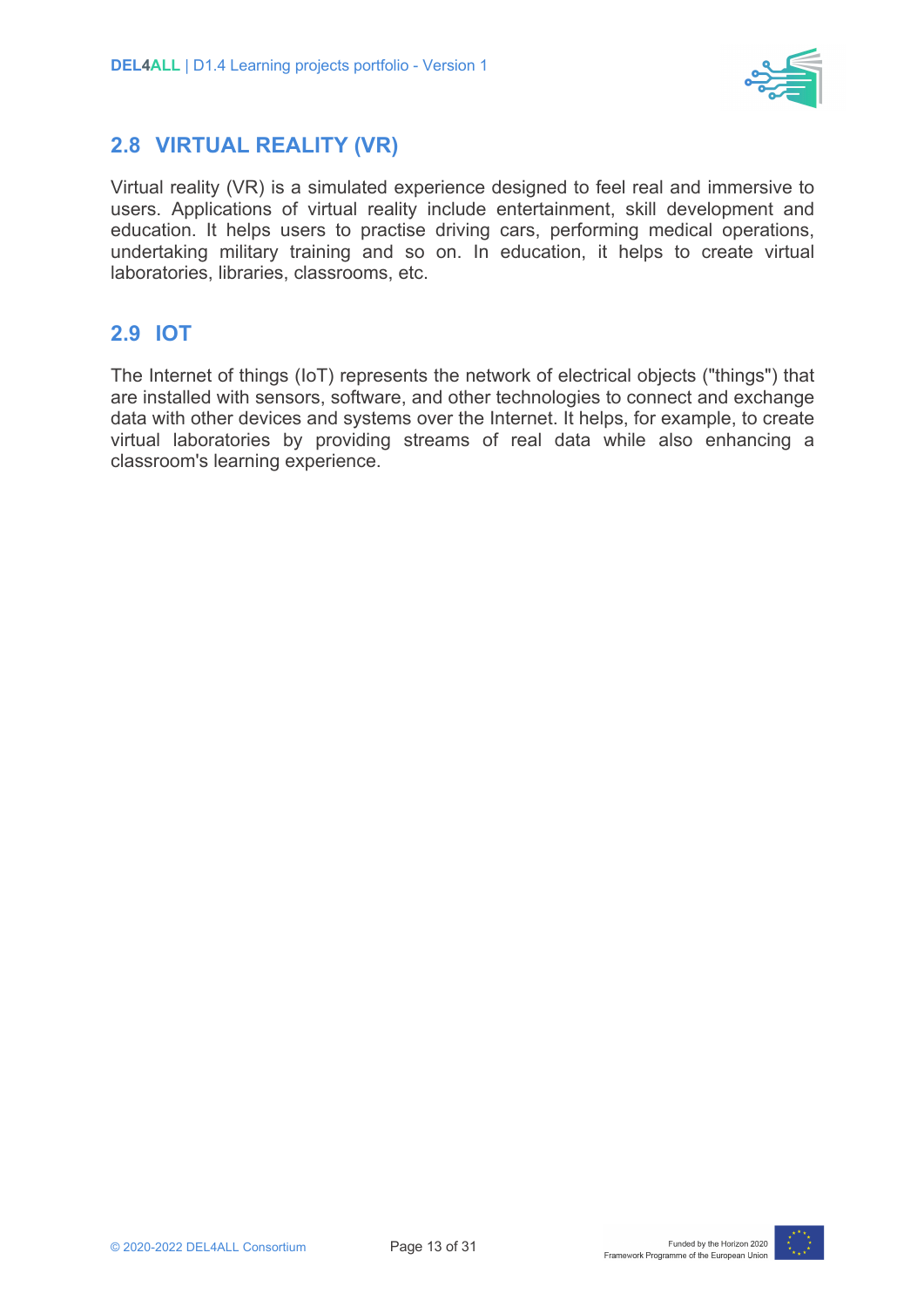

#### **3 LEARNING ACTIVITY, STAKEHOLDERS AND TYPES INITIATIVES**

While technology plays an influential role in enhancing learning activities and motivating stakeholders, the types of organisations that are involved in those activities show how those technologies are adopted at various levels in the industry. In this deliverable, we aimed to observe the impact of technology on the DEL space with respect to learning activities, stakeholders and types of initiatives that produce those activities.

#### **3.1 LEARNING ACTIVITY**

A learning activity is an activity designed or deployed by a teacher to create learning conditions. Some learning activities stimulate experiential learning, while others encourage students to engage in analytical discussion. The following five learning activities have been identified amongst the initiatives for impact analysis.

**Content creation** is the process of creating material to be used for education. When it comes to educational content creation, the activity involves creating classroombased or online contents that students can access by attending a face-to-face class or visiting a website.

**Content delivery** is arguably the most common learning activity in the DEL space. It can be classroom-based, online or blended. Teachers teaching in the classroom, a recorded lecture presented on online platforms, education activities such as laboratory experiments and skill development, and so on, are amongst the most prominent content delivery examples.

**Data management and analysis** for teaching and learning data, student records and qualification information management can be applied across multiple aspects and processes of education – for example, managing and analysing data to make decisions that help with curriculum design and teaching provision. This category combines, for ease of analysis, Learning Path Creation, and Learning Analytics and Evaluation, which in practice have turned out to have significant overlap with regard to data technologies.

**Certification of learning outcomes**, or credentials, can be the diploma awarded upon successful completion of a degree or certificates from a university of online institution for a short course. The management of these credentials is also considered to be a part of the learning activity.

**Information, advice and guidance** activities include recommendations such as course and job recommendations which play important roles by providing learners with help to select suitable courses or apply for appropriate jobs.

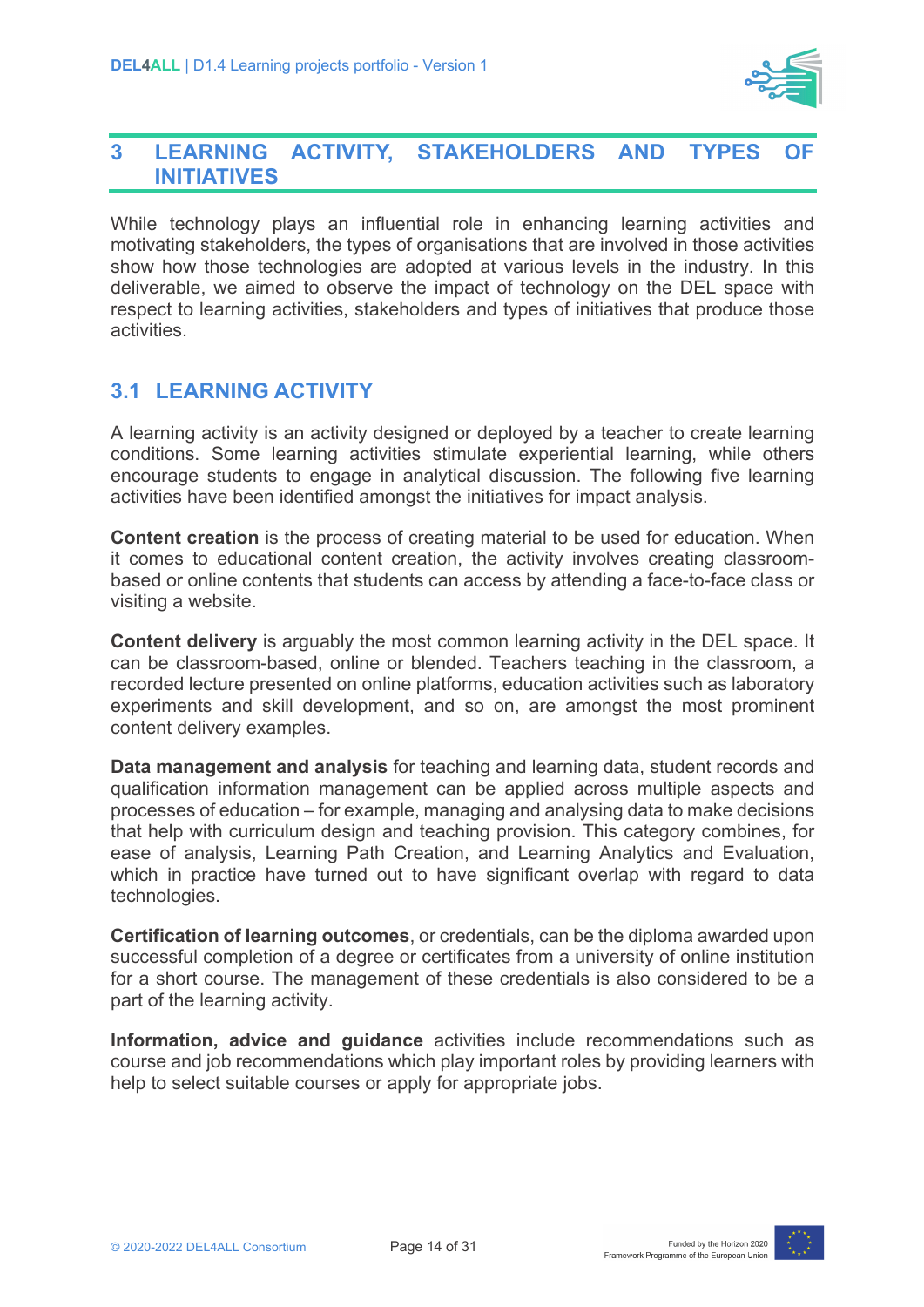

#### **3.2 STAKEHOLDERS**

Stakeholders are the entities involved the educational activity, each with their own perspective on activities, and potentially targeted as the audience for them. There are the following stakeholders identified in the collected data and reported in D1.2:

- $\rightarrow$  Content Creators
- $\rightarrow$  Institutions
- $\rightarrow$  Learners
- $\rightarrow$  Educators
- $\rightarrow$  Employers

For Learners and Educators, we distinguish face-to-face and online/blended education.

#### **3.3 TYPES OF INITIATIVE**

There is a total of 441 initiatives about which we collected information. These initiatives are further grouped, in the experts and activities dataset, into six types based on their size, operation and nature. These six types are:

 $\rightarrow$  Established



- $\rightarrow$  Platform
- $\rightarrow$  Research
- $\rightarrow$  SME
- $\rightarrow$  Start-up

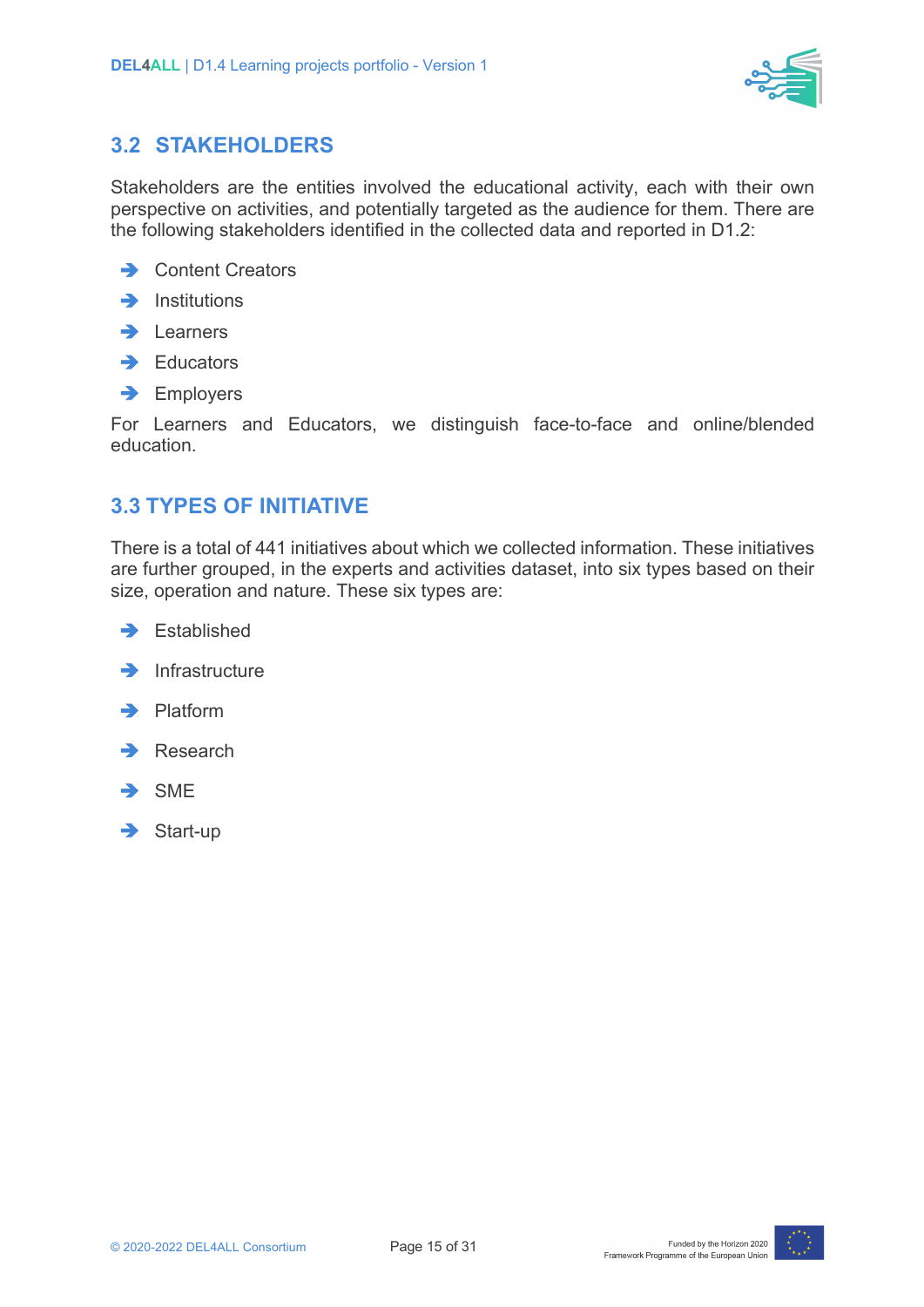

### **4 TECHNOLOGY-AIDED LEARNING CLUSTER**

By analysing the data collected by the aggregator, we combined similar learning activities together to form 21 clusters of initiatives that offer technology enhanced educational and learning activities. The following table provides with the clusters and their descriptions.

#### *TABLE 1 TECHNOLOGY AIDED LEARNING CLUSTER*

| <b>Technology</b>                  | <b>Cluster</b>                         | <b>Learning</b><br><b>Setting</b>           | <b>Activities</b>                                               | <b>Claimed Benefits</b>                                                                                                                                                              |
|------------------------------------|----------------------------------------|---------------------------------------------|-----------------------------------------------------------------|--------------------------------------------------------------------------------------------------------------------------------------------------------------------------------------|
| <b>Artificial</b><br>Intelligence  | Automation of<br>Human<br>conversation | Online                                      | Content<br>delivery                                             | Any-time access to<br>learning materials                                                                                                                                             |
|                                    | Al-aided Speech<br>improvement         | Online                                      | Speech<br>practice                                              | Allows users to<br>improve their accent<br>by reading text in a<br>loud voice,<br>comparing this<br>speech to a speech<br>of a native speaker                                        |
|                                    | Content<br>Adaptation                  | Classroom,<br>Online, and<br><b>Blended</b> | Content<br>creation and<br>teaching<br>materials<br>preparation | Context tailored<br>content, more<br>inclusive materials,<br>more efficient use of<br>limited resources                                                                              |
| <b>Augmented</b><br><b>Reality</b> | AR-based<br>teaching                   | Classroom                                   | Holographic<br>lessons                                          | Holographic lessons<br>helps provide a<br>greater depth of<br>access to the tools<br>and information<br>necessary to take<br>away a deeper<br>understanding of any<br>subject matter |
| <b>Big Data</b>                    | Big data analysis                      | N/A                                         | Actionable<br>data-driven<br>insights                           | <b>Empowers</b><br>institution-wide<br>improvement through<br>predictive and data-<br>driven insights                                                                                |
| <b>Blockchain</b>                  | Qualification<br>verification          | N/A                                         | Tamper-proof<br>decentralised<br>credentials                    | Rapid trustworthy<br>verification,<br>decentralisation,<br>lower cost of<br>validation, increased<br>transparency                                                                    |
|                                    | Decentralised<br>identity              | Classroom,<br>Online, and<br><b>Blended</b> | Decentralised<br>identity<br>management                         | Provides<br>stakeholders to<br>manage their<br>identities in a                                                                                                                       |

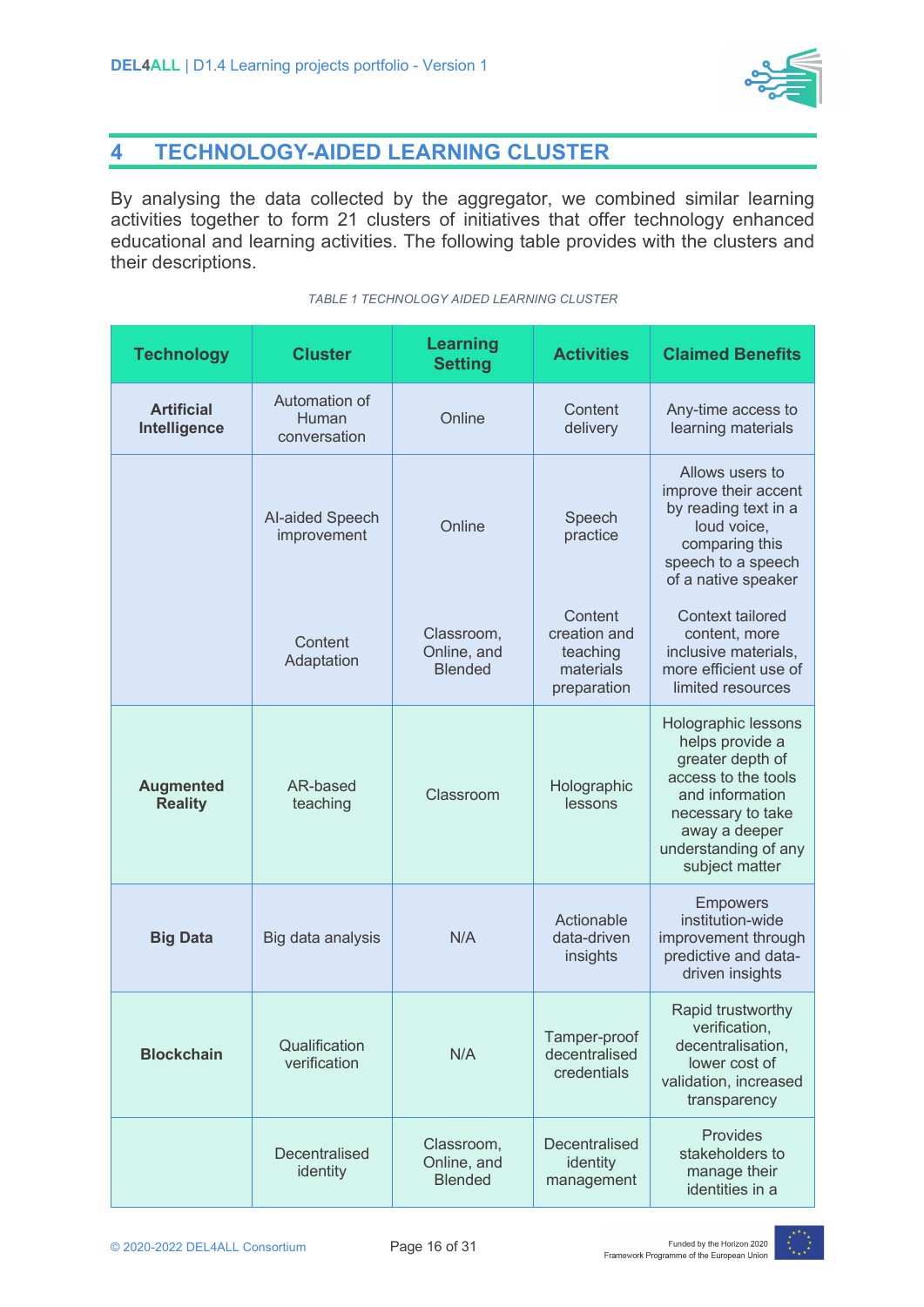

|                                                       |                                                                    |                                             |                                                                      | decentralised setup<br>with provision for<br>selective disclosure<br>of information                                         |
|-------------------------------------------------------|--------------------------------------------------------------------|---------------------------------------------|----------------------------------------------------------------------|-----------------------------------------------------------------------------------------------------------------------------|
|                                                       | Decentralized<br>platform                                          | Online                                      | Decentralized<br>educational<br>tool for<br>educators                | Enables educators to<br>upload their<br>schedules, classes,<br>and curriculum onto<br>the blockchain                        |
| <b>Digital</b><br><b>Education</b><br><b>Platform</b> | <b>Lifelong Learning</b><br>Platform                               | Online                                      | Courses<br>offered on<br>online<br>platforms                         | <b>Flexible Learning</b><br>from online courses                                                                             |
|                                                       | Online platform<br>for teachers                                    | Online                                      | Learning from<br>flexible online<br>courses for<br>teachers          | Helps teachers adopt<br>innovative methods<br>of delivering and<br>enhancing a<br>personalized<br>educational<br>experience |
|                                                       | Social and Online<br>safety awareness                              | Online                                      | Social,<br>educational,<br>health and<br>online safety<br>activities | Flexible learning<br>through activities                                                                                     |
|                                                       | <b>Live Online</b><br>Community                                    | Online                                      | Live<br>discussions                                                  | Learning from<br>discussions and<br>exchanges                                                                               |
|                                                       | <b>Distance</b><br>Learning for<br><b>Special Need</b><br>Children | Online and<br><b>Blended</b>                | Need-based<br>learning<br>pathways                                   | Online platform,<br>effective use of<br>limited resources                                                                   |
|                                                       | Collaborative<br>learning                                          | Online                                      | Learning from<br>collaborative<br>discussions                        | Learning by<br>participating in<br>projects, events and<br>other mutual-learning<br>activities                              |
| Game                                                  | Educational<br>games                                               | Online                                      | Content<br>delivery                                                  | Gamification of<br>learning                                                                                                 |
| <b>IoT</b>                                            | Enabling-<br>technology                                            | Classroom,<br>Online, and<br><b>Blended</b> | Learning<br>assistance                                               | Learning support to<br>achieve greater<br>goals with devices<br>such as raspberry pi<br>etc.                                |
| <b>Machine</b><br>Learning                            | Course<br>recommendation                                           | Classroom,<br>Online, and<br><b>Blended</b> | Course<br>selection                                                  | Better matching of<br>learners to courses,<br>easier discovery of<br>courses, potential                                     |
|                                                       |                                                                    |                                             |                                                                      |                                                                                                                             |

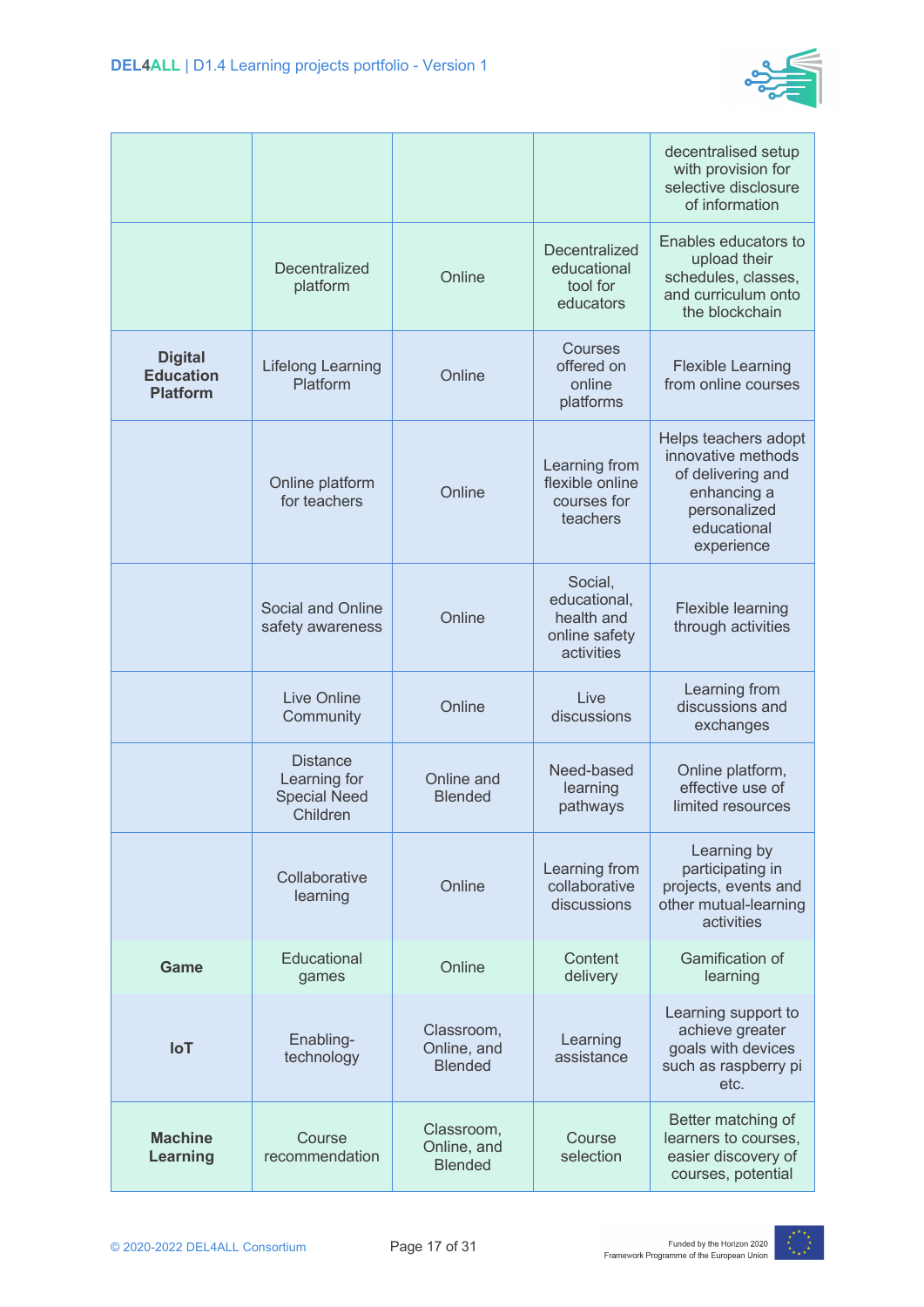

|                        |                               |                                             |                           | widening of<br>participation                                                                          |
|------------------------|-------------------------------|---------------------------------------------|---------------------------|-------------------------------------------------------------------------------------------------------|
|                        | Job<br>recommendation         | <b>NA</b>                                   | Job discovery             | Better matching of<br>people to jobs,<br>easier discovery of<br>jobs                                  |
|                        | Curriculum<br>personalisation | Classroom,<br>Online, and<br><b>Blended</b> | Curriculum<br>design      | personally-created<br>learning pathways                                                               |
|                        | Learning<br>analytics         | Classroom,<br>Online, and<br><b>Blended</b> | Learner<br>support        | Better targeting of<br>support,<br>accommodating<br>diverse needs,<br>content delivery<br>improvement |
| <b>Virtual Reality</b> | <b>VR</b> laboratory          | Online and<br><b>Blended</b>                | Interactive<br>multimedia | Remote access to<br>facilities                                                                        |

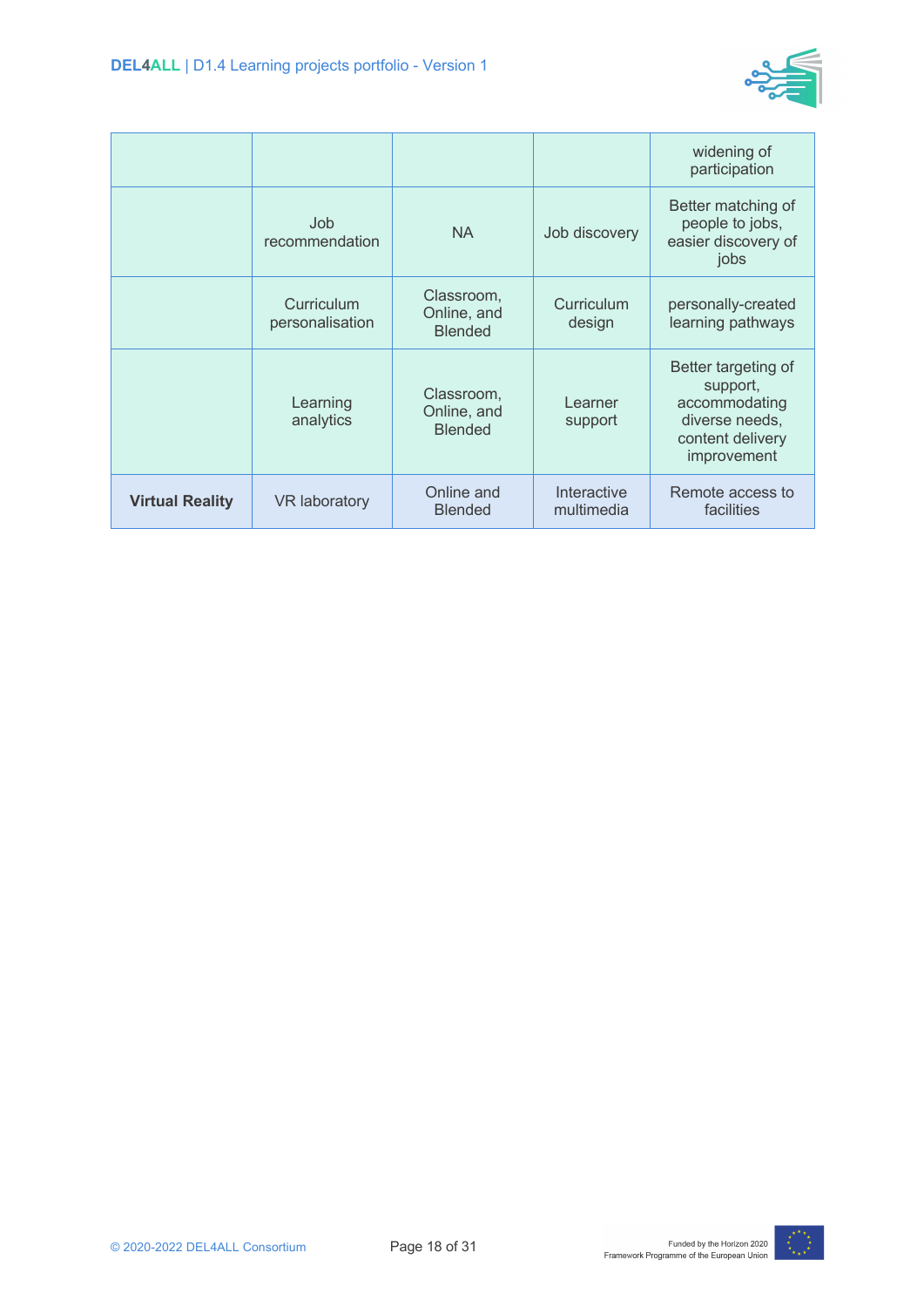

#### **5 IMPACT ANALYSIS**

The total number of initiatives in the aggregator used for this portfolio is 441 across all technologies. They were grouped into 21 clusters identifying similarities of their use cases. The following analyse the impact of technology on various aspects of learning project portfolio on DEL space.

#### **5.1 TECHNOLOGY**

The first analysis is conducted to show the direct impact of technologies on the initiatives and clusters. Because the current version of the aggregator captured only one technology against each initiative, it effectively forms a partition classification. Digital Education Platforms are the subject of the largest number of initiatives with 246; it occupies 56% of the total initiatives shown in Figure 1 and Figure 2 respectively.



*FIGURE 1 TOTAL NUMBER OF INITIATIVES AGAINST TECHNOLOGY*

Blockchain Technology provides 19%, Artificial Intelligence 11% and Machine Learning 2%, respectively. It is notable that despite Machine Learning offering only 11 initiatives, it forms four clusters showing the distinctive nature of the use cases. Other technologies are demonstrated by less than 5% of the initiatives each.

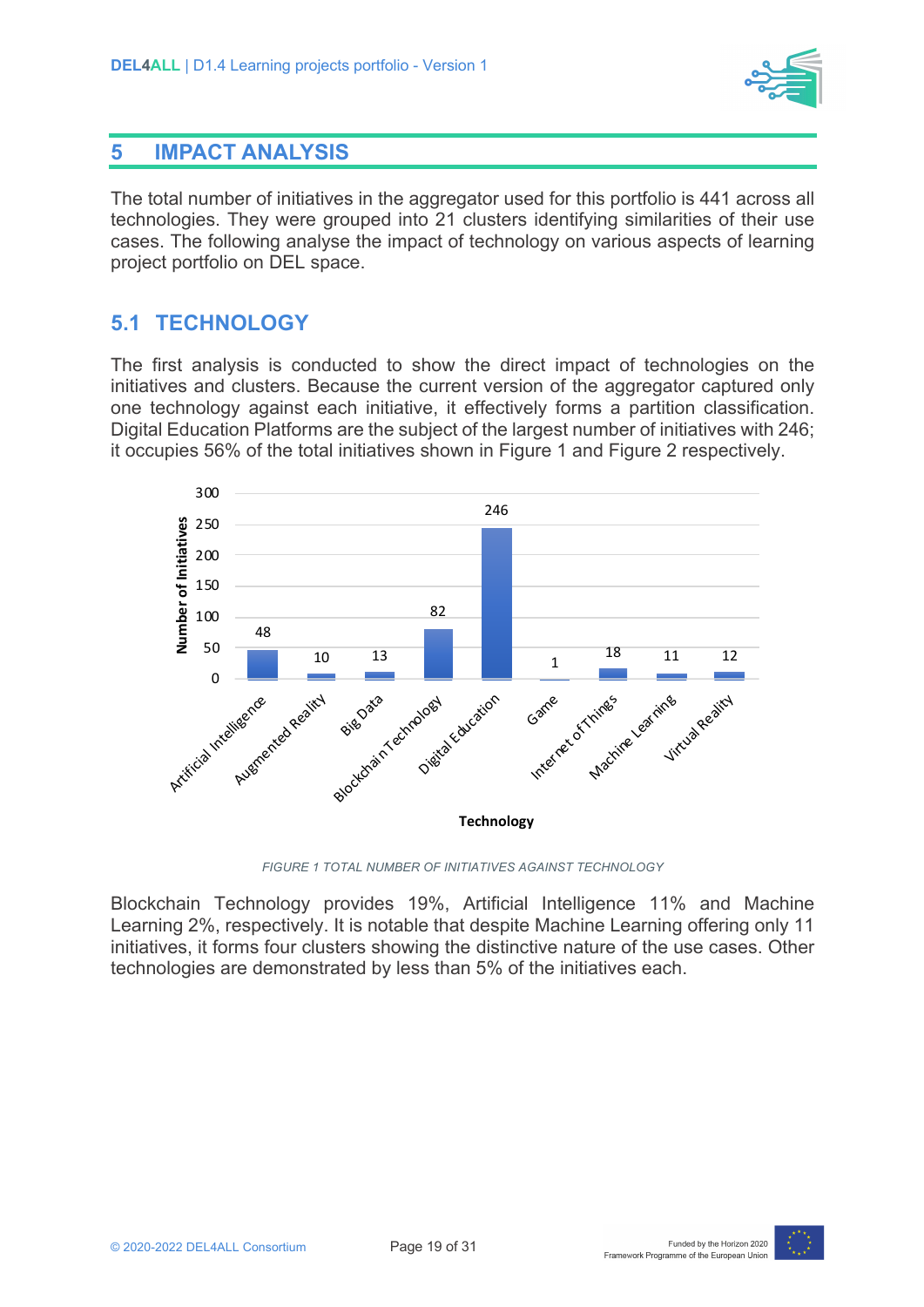



*FIGURE 2 PERCENTAGE OF INITIATIVES AGAINST TECHNOLOGY*

The nine technologies form 21 clusters of initiatives. Among these, Digital Education Platforms alone forms 6 clusters which is 28% of the total entries. Artificial Intelligence, Blockchain Technology and Machine Learning are other technologies that have three or more clusters. The remaining technologies form a single cluster each, 5% of the entries.



*FIGURE 3 TOTAL NUMBER OF CLUSTER BY TECHNOLOGY*

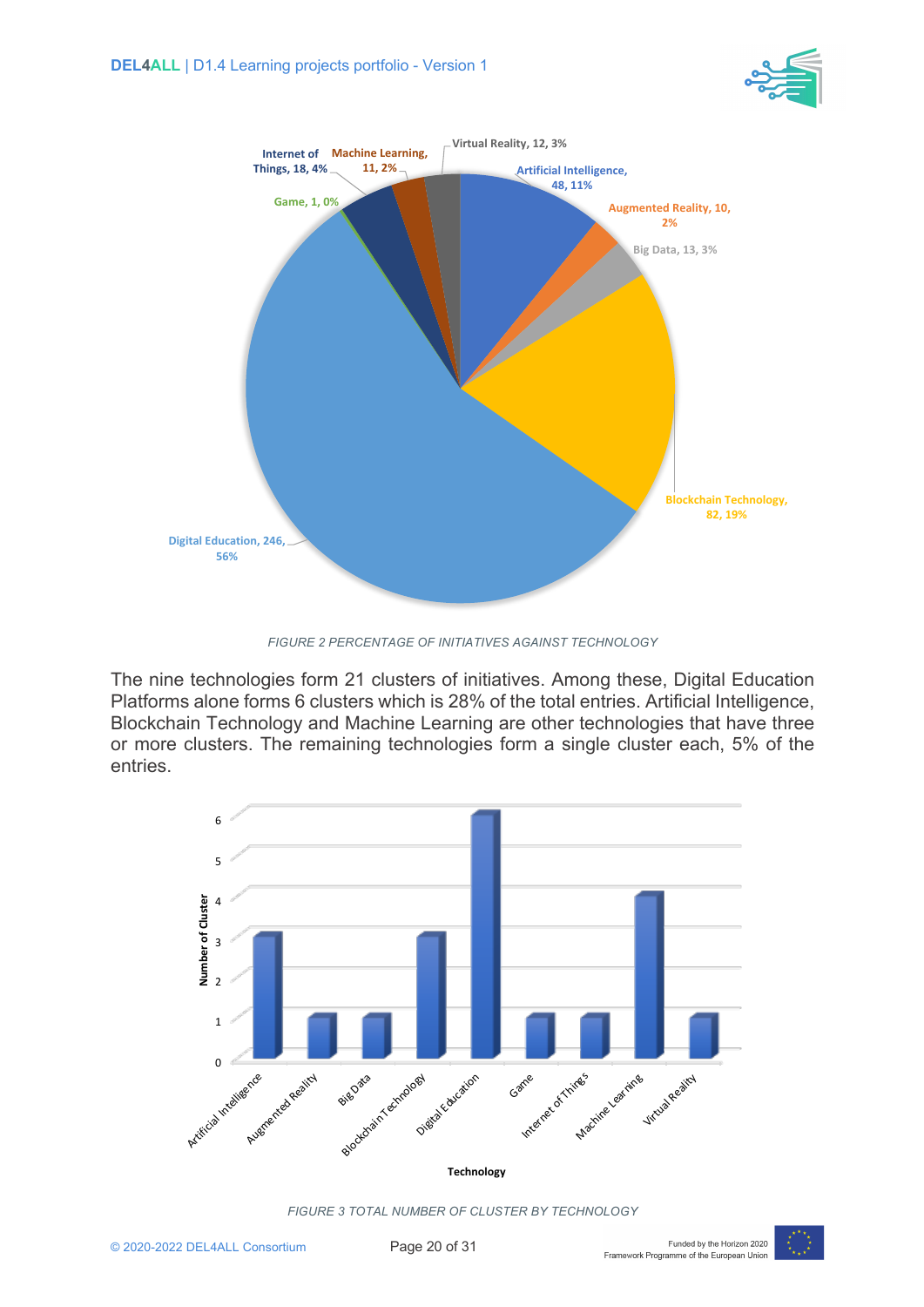

Figure 3 shows the total number of clusters by technology while Figure 4 shows their percentage. It is notable that the largest technology (Digital Education Platform) has more clusters than five of the smallest technologies combined. Although Machine Learning is a subset of Artificial Intelligence, we separated it from the super set to show contributions of the former distinctly. Nevertheless, if we were to consider the clusters they form together, they would outnumber Digital Education Platform clusters. This illustrates the range of different use cases to which various AI technologies are being applied in education.



*FIGURE 4 PERCENTAGE OF CLUSTER BY TECHNOLOGY*

To analyse the diversity better, we further looked at the number of initiatives for each cluster, as shown in Table 2.

Artificial Intelligence has three clusters with a large swing towards content adaptation. 87.5% of initiatives offer some form of content adaptation, while only 6.25% of initiatives provide automation of human conversation and AI-aided speech improvement each. Blockchain technology showed a similar swing towards decentralised platforms with 72% of initiatives offering this service. Only 12% and 16% provide decentralised identity and qualification verification, respectively.

The digital education platform is the technology that captured the largest number of initiatives (246). It also forms the largest number of clusters with six different types amongst the initiatives. Unsurprisingly, lifelong learning platform is the most weighted

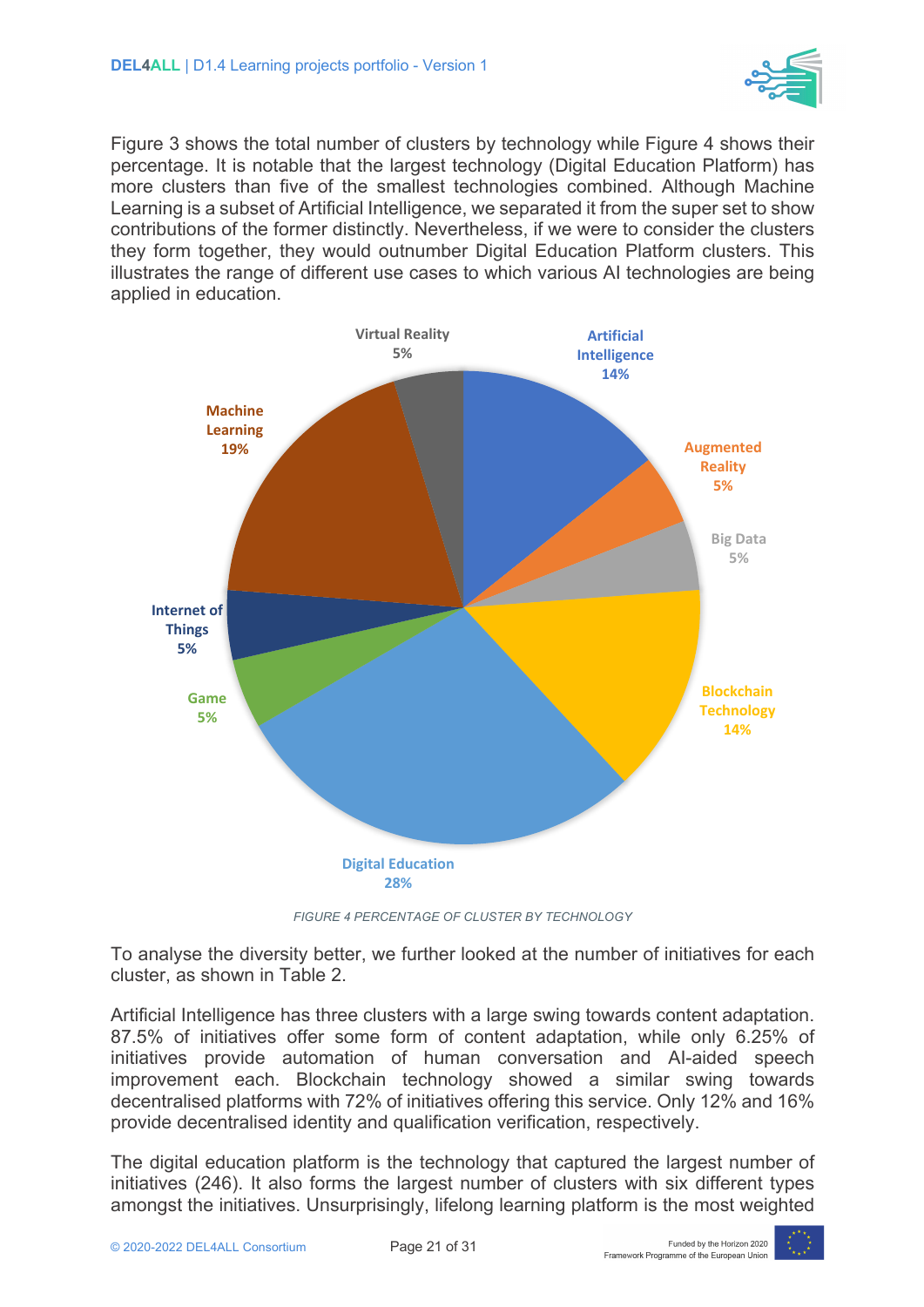

cluster with 77% initiatives providing it. Online platform for teachers is the next largest with 11% initiatives offering some form of facility to help teachers adopt innovative methods of delivering and enhancing a personalised educational experience. About 8% provide live online community while three small clusters of initiatives make up the remaining six per cent.

Machine learning, however, shows an even distribution of use-cases where there is no clear winner amongst the clusters. About 36.5% of initiatives offer curriculum personalisation, while 27.5% provide course recommendation services. About 18% of initiatives offer job recommendations and learning analytics. The remaining technologies form only a single cluster providing the same type of services or applications.

Figure 5, Figure 6, Figure 7, and Figure 8 visualise the clusters within those technology areas with more than one cluster.

| <b>Technology</b>                           | <b>Cluster</b>                               | # of Initiatives | % of initiatives |
|---------------------------------------------|----------------------------------------------|------------------|------------------|
| <b>Artificial Intelligence</b>              | <b>Automation of Human</b><br>conversation   | 3                | 6.25%            |
|                                             | Al-aided Speech<br>improvement               | 3                | 6.25%            |
|                                             | <b>Content Adaptation</b>                    | 42               | 87.5%            |
| <b>Augmented Reality</b>                    | AR-based teaching                            | 10               | 100%             |
| <b>Big Data</b>                             | Big data analysis                            | 13               | 100%             |
| <b>Blockchain</b>                           | Qualification<br>verification                | 13               | 16%              |
|                                             | Decentralised identity                       | 10               | 12%              |
|                                             | Decentralized platform                       | 59               | 72%              |
| <b>Digital Education</b><br><b>Platform</b> | <b>Lifelong Learning</b><br>Platform         | 189              | 77%              |
|                                             | Online platform for<br>teachers              | 27               | 11%              |
|                                             | <b>Social and Online</b><br>safety awareness | $\overline{2}$   | 0.5%             |

#### *TABLE 2 DIVERSITY OF THE CLUSTERS*

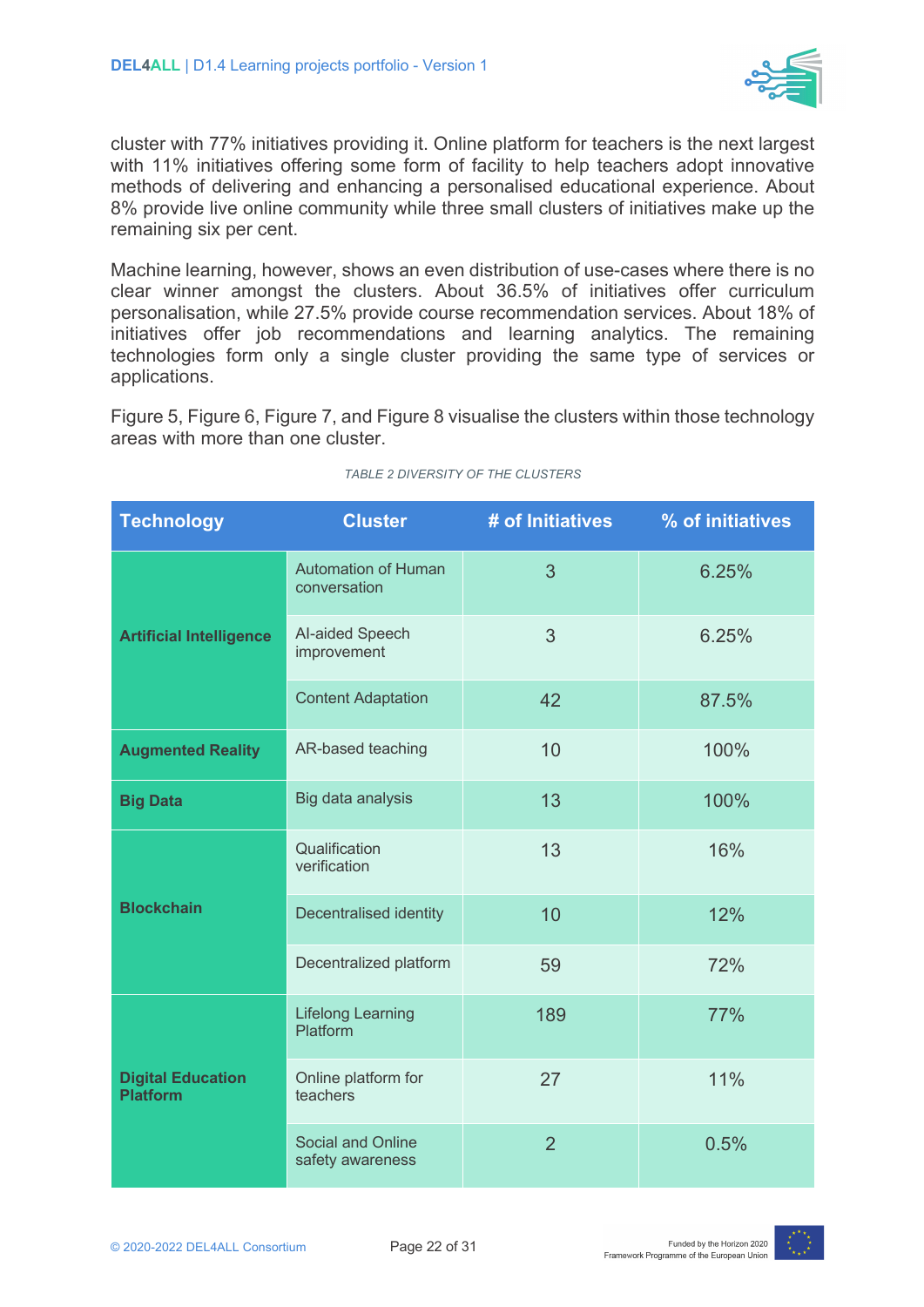

|                         | <b>Live Online</b><br>Community                              | 19             | 8%    |
|-------------------------|--------------------------------------------------------------|----------------|-------|
|                         | <b>Distance Learning for</b><br><b>Special Need Children</b> | $\overline{2}$ | 0.5%  |
|                         | Collaborative learning                                       | $\overline{7}$ | 3%    |
| <b>Game</b>             | <b>Educational games</b>                                     | $\overline{1}$ | 100%  |
| <b>IoT</b>              | Enabling-technology                                          | 18             | 100%  |
| <b>Machine Learning</b> | Course<br>recommendation                                     | 3              | 27.5% |
|                         | Job recommendation                                           | $\overline{2}$ | 18%   |
|                         | Curriculum<br>personalisation                                | $\overline{4}$ | 36.5% |
|                         | Learning analytics                                           | $\overline{2}$ | 18%   |
| <b>Virtual Reality</b>  | <b>VR laboratory</b>                                         | 12             | 100%  |



*FIGURE 5 CLUSTERS USING ARTIFICIAL INTELLIGENCE*

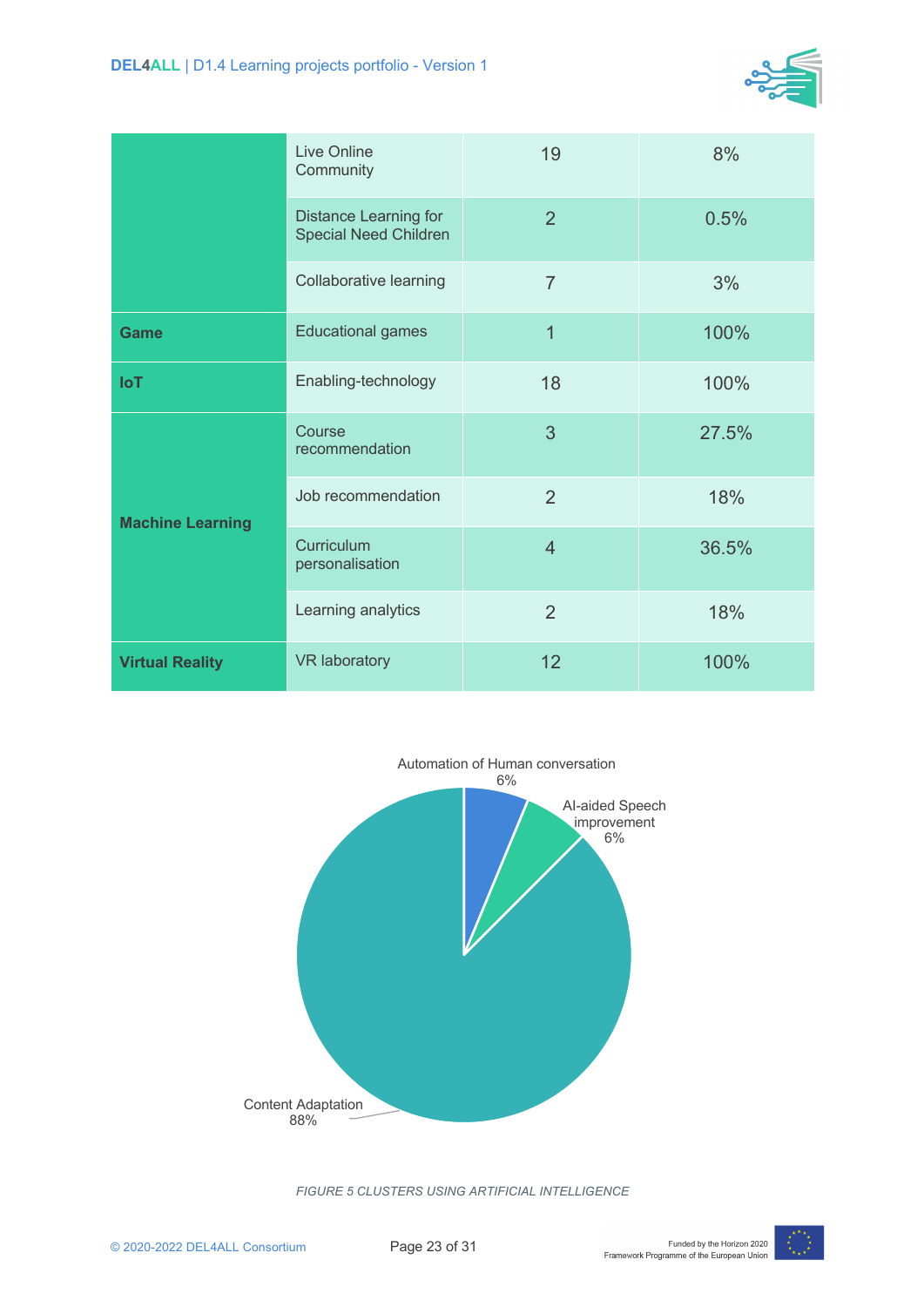



*FIGURE 7 CLUSTERS USING BLOCKCHAIN*

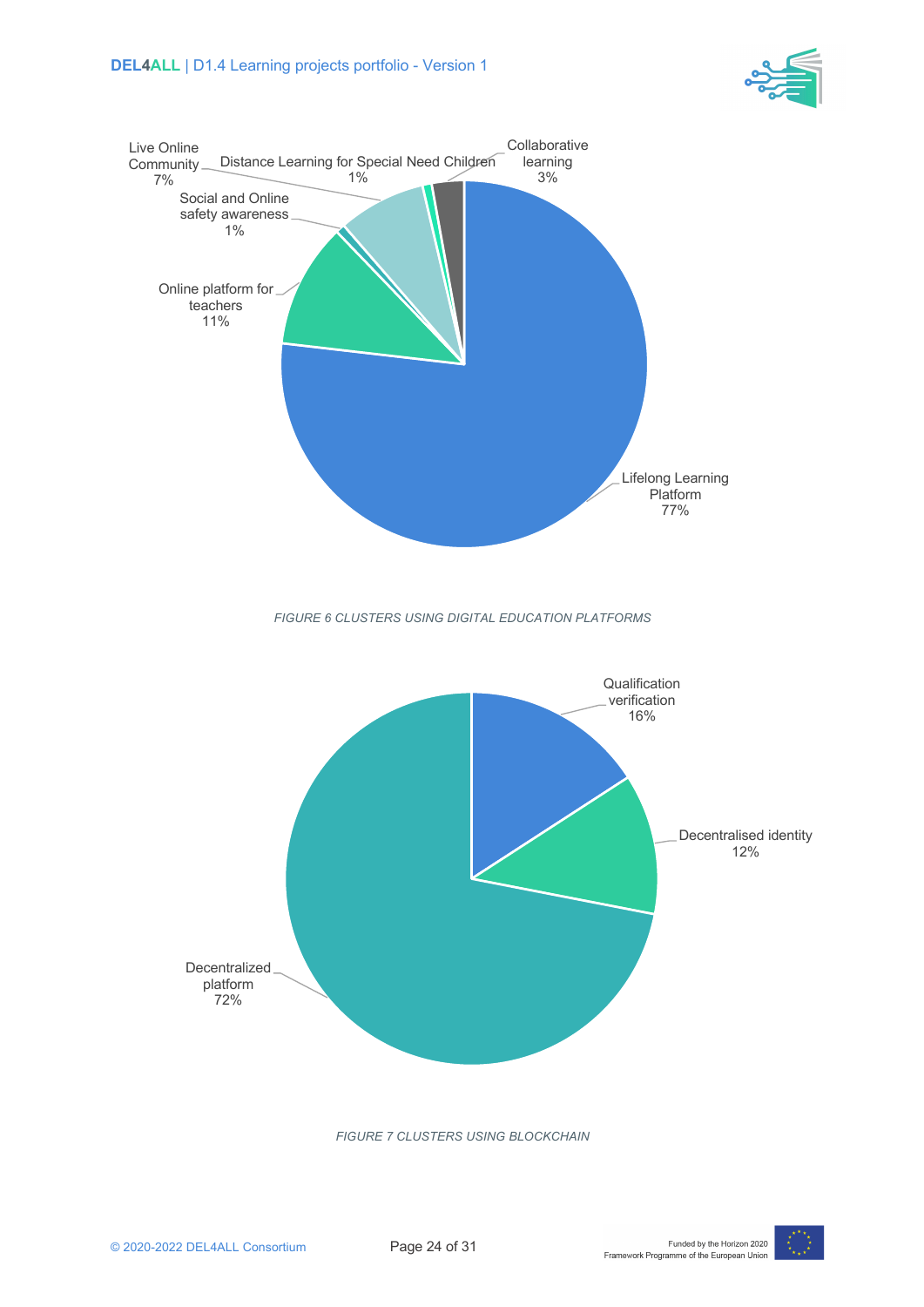



*FIGURE 8 CLUSTERS USING MACHINE LEARNING*

### **5.2 LEARNING ACTIVITIES**

There are five learning activities identified earlier in the report. We observed those activities against the clusters of initiatives with a view to understand what kind of learning activities are amongst the most popular for technology use. Figure 9 shows content delivery is the most popular learning activity with diverse technological use cases, involving more than ten clusters, while credentials and recommendations technologies group around a smaller number of use cases, with only three clusters. Figure 10 shows they account for 39% and 11% of the total clusters.





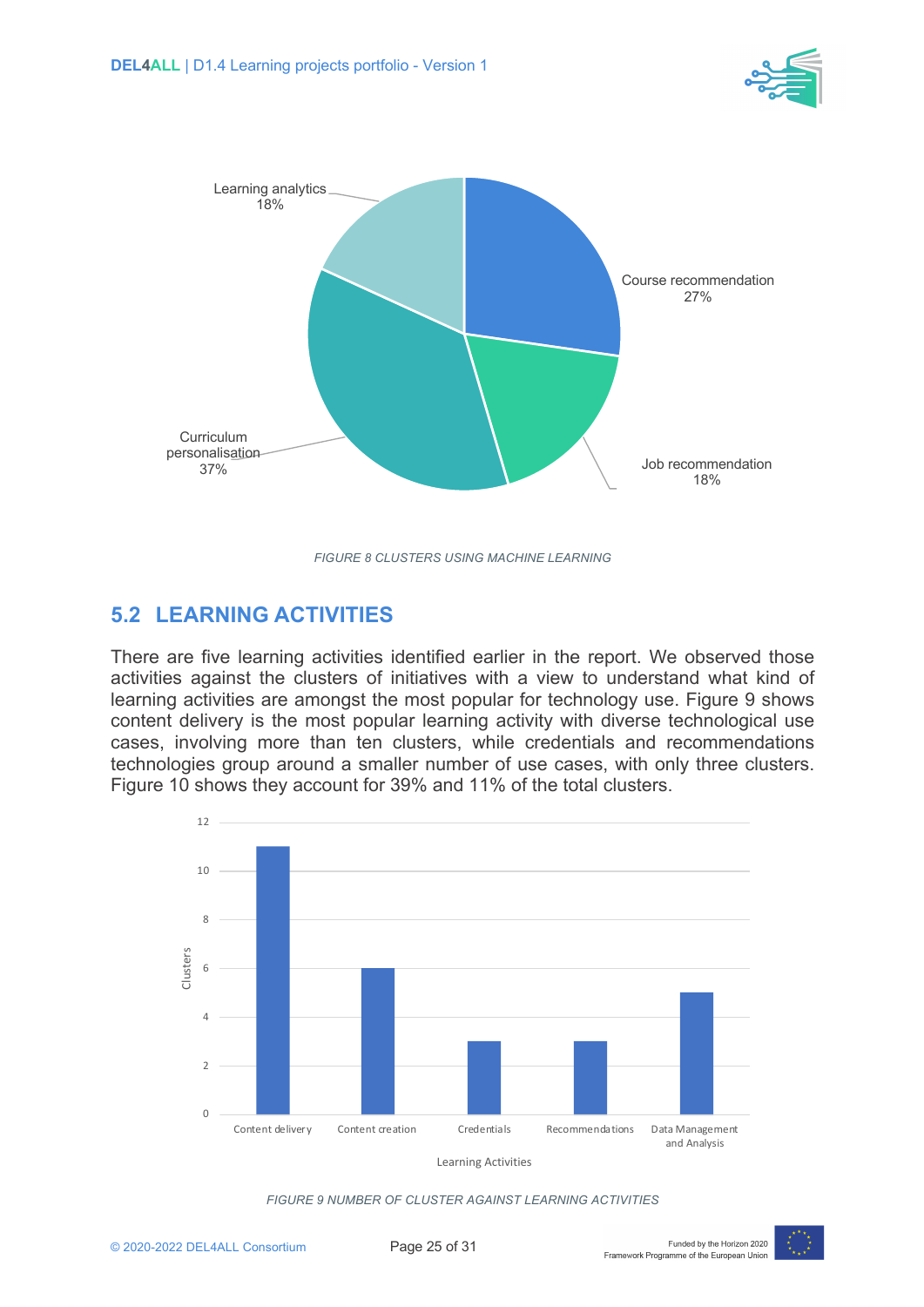

There is, however, an interesting point to observe. All clusters covering credentials are based on blockchain technology, while recommendations involved only machine learning. Content creation is the second most popular learning activity with 21% clusters involved in it, while data management and analytics accounts for 18% clusters. It is noted that some clusters apply to more than one learning activity.



*FIGURE 10 PERCENTAGE OF CLUSTERS AGAINST LEARNING ACTIVITIES*

#### **5.3 STAKEHOLDERS**

Figure 11 shows amongst the stakeholders, both face-to-face teachers and learners have eight clusters, but online or blended teachers and learners have 14 and 16 clusters between them which is 35% and 31% of the clusters as shown in Figure 12. Content creators feature in 7 clusters, while employers and institutions are less targeted.

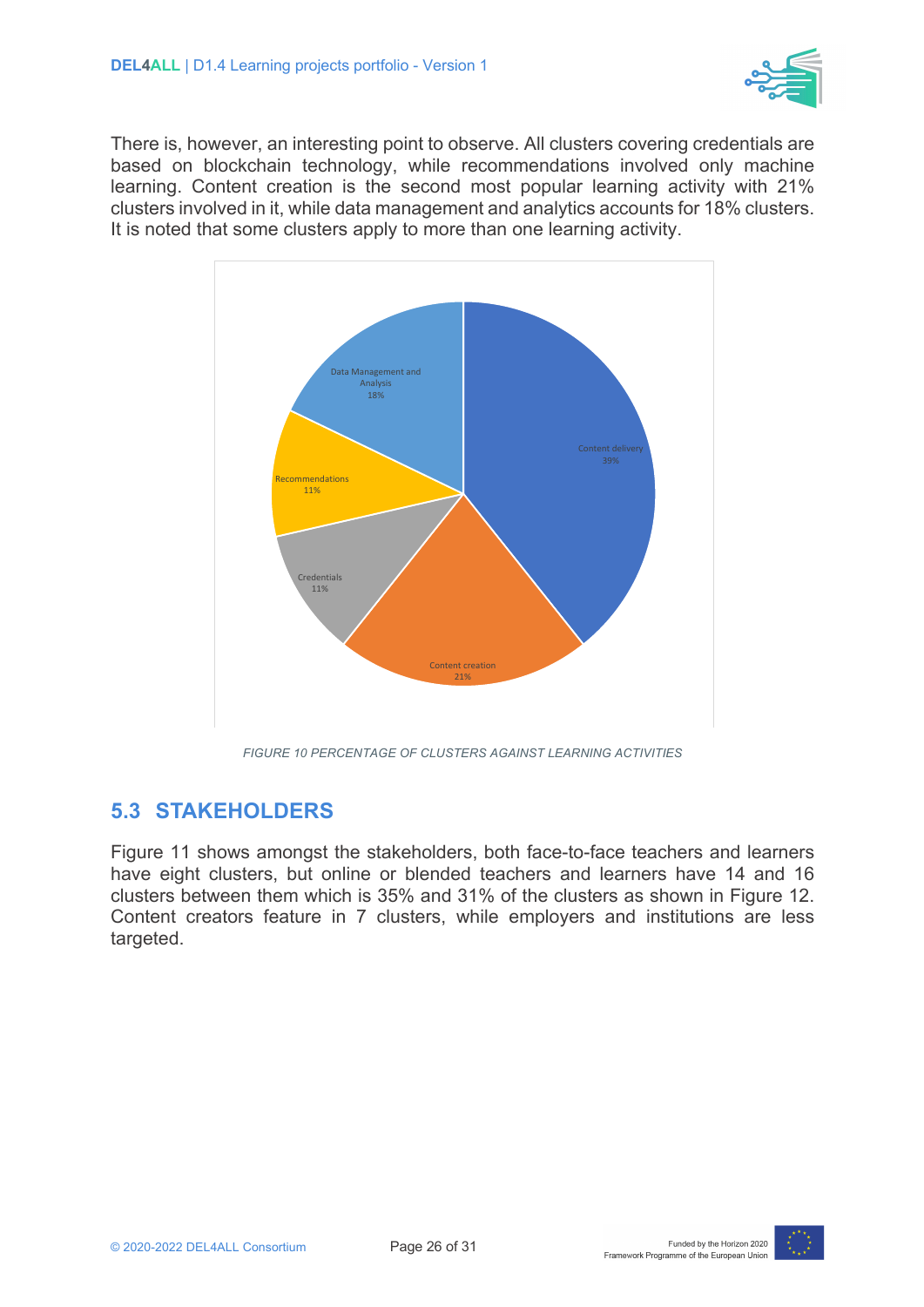



*FIGURE 11 NUMBER OF CLUSTERS AGAINST STAKEHOLDERS*

The data shows the diversity of stakeholders across the initiatives but also emphasises that learner/teacher-based use cases are most common amongst the DEL space. It is noted that some clusters support more than one type of stakeholder.



*FIGURE 12 PERCENTAGE OF CLUSTERS AGAINST STAKEHOLDERS*

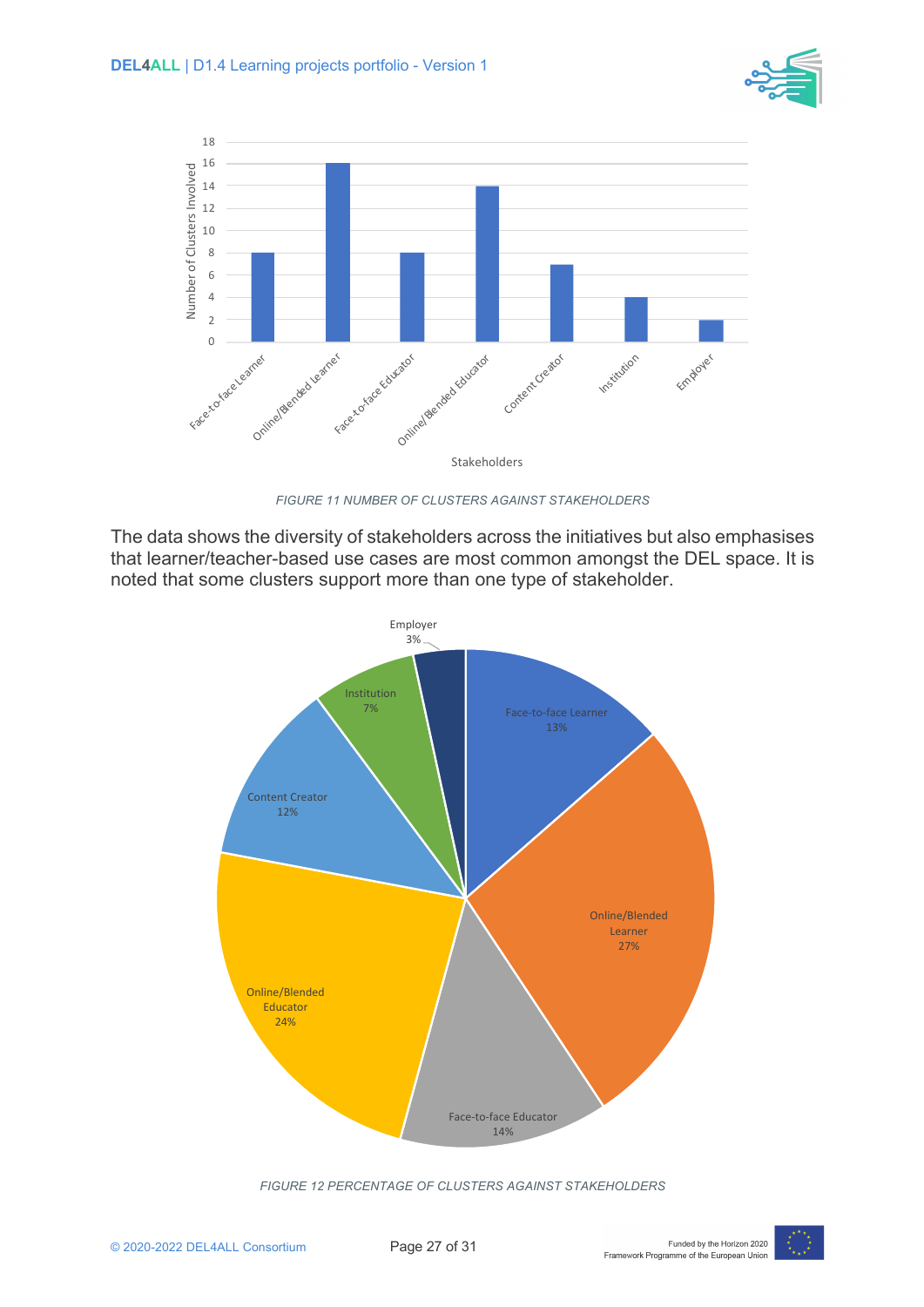

#### **5.4 TYPES OF ORGANISATION**

The last analysis we conducted on the types of organisations. Figure 13 shows that, amongst the 441 initiatives collected and observed, initiatives of the Platform and Research types are the most prominent. More than 130 initiatives for each of those types are found in the aggregator, accounting for 41% and 30% of the total observations, respectively. There are just below 40 initiatives for all other types except SMEs, that accounts for only 3% of the observation.









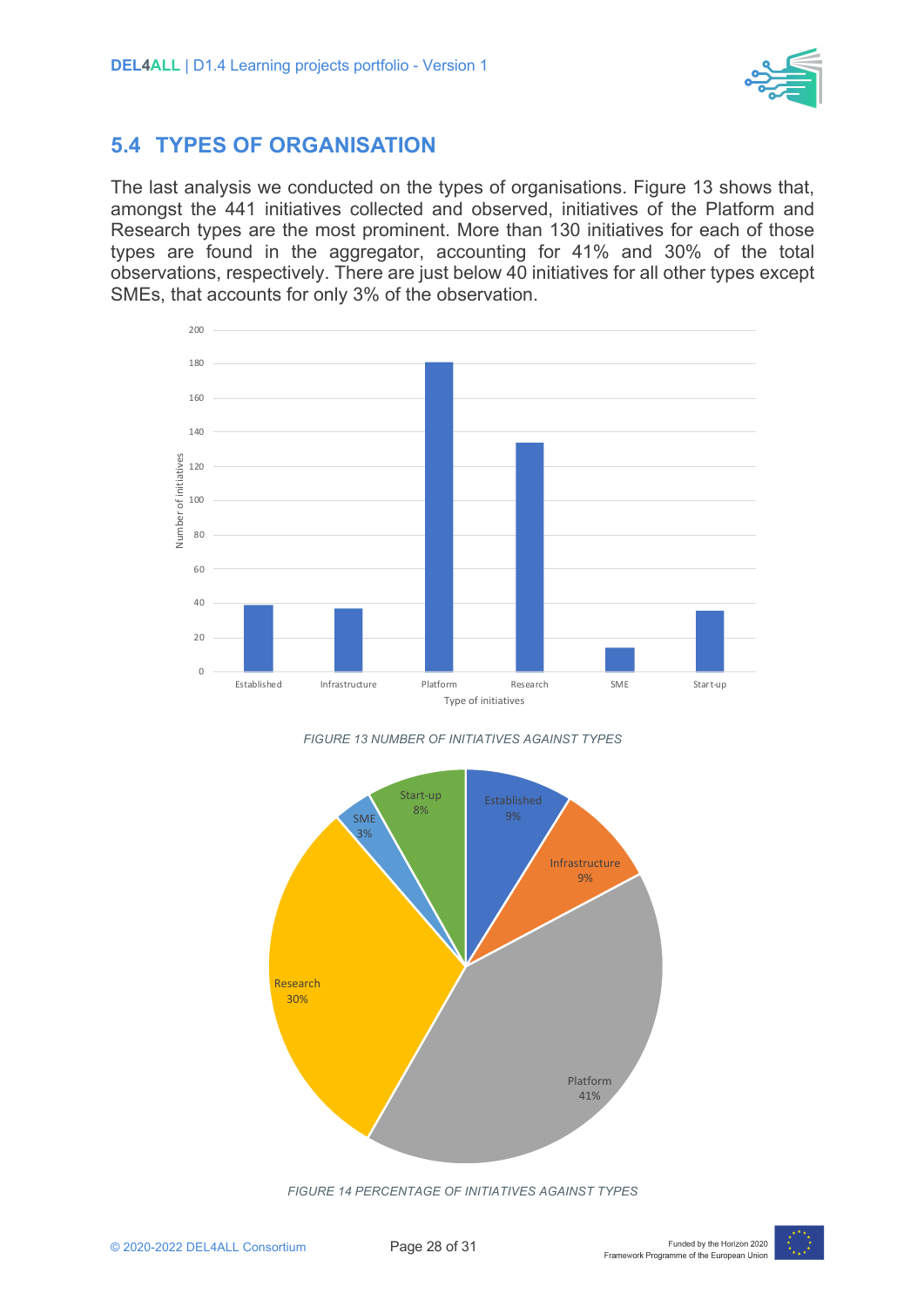

To wrap up the impact analysis, we created a chart taking the number of initiatives, their types, and the technology providing them, together. Figure 15 shows that amongst 441 initiatives, Platform and Research types offer the largest number of digital education providers. Platform type also provides the most initiatives involving AI and Blockchain technology while IoT providers are mostly research organisations. Startups are the third amongst the digital education providers. In addition to IoT, most initiatives that use technologies such as AR, Big Data, ML and VR are also provided by research organisations.



*FIGURE 15 INITIATIVES, TYPES AND TECHNOLOGY*

![](_page_28_Picture_8.jpeg)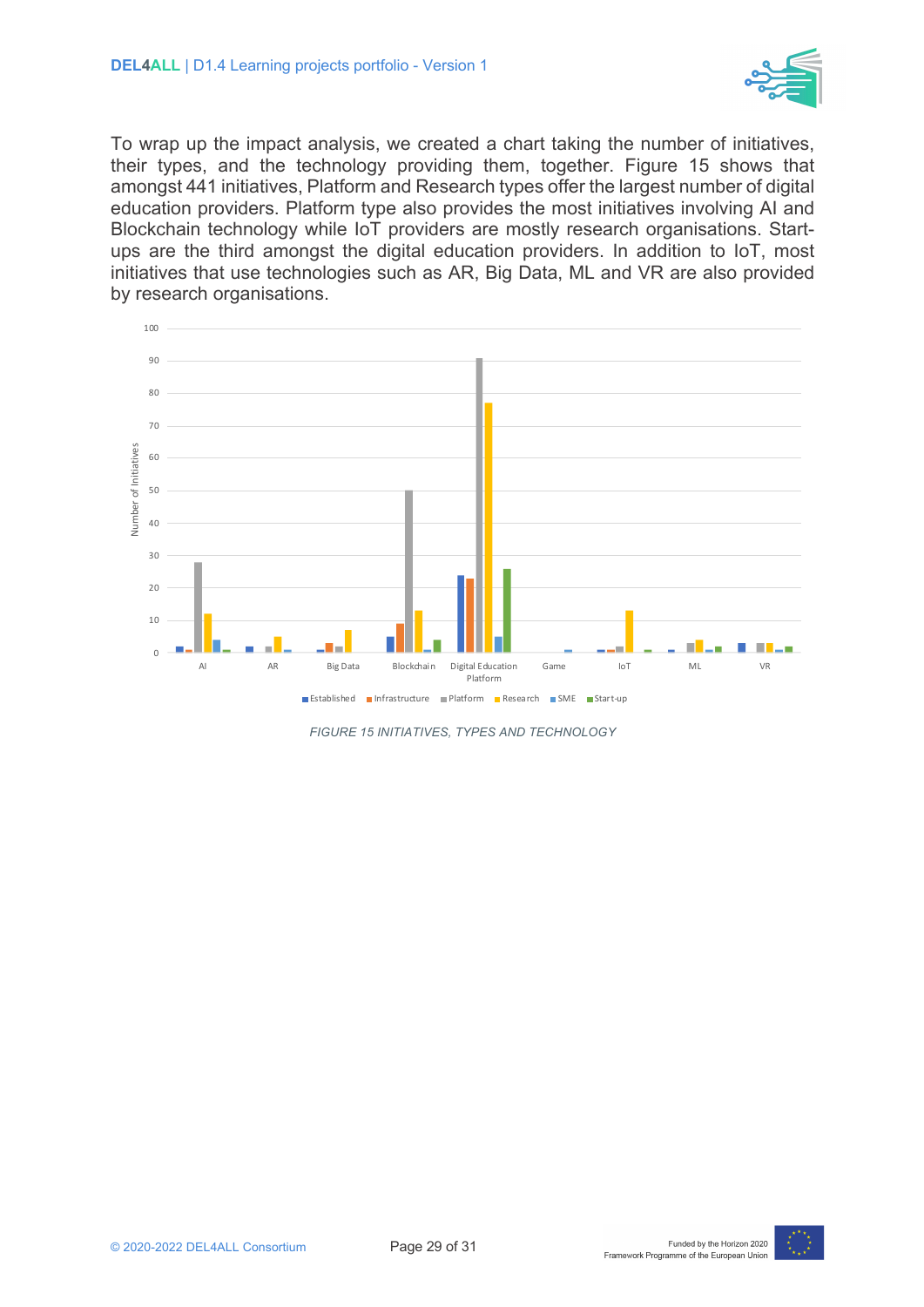![](_page_29_Picture_1.jpeg)

#### **6 CONCLUSION**

We have used the DEL4ALL Technology vs. Education Matrix to analyse the current state of activity in the educational technology sphere with regard to scale, diversity, and maturity of initiatives across clusters of related topics. The results provide a number of visualisations making it easy to identify the current state with regard to each metric at a glance. Of course, this report presents only a summary at the aggregated level; the DEL4ALL online catalogue will, going forward, provide the means of using the various factors considered here in order to drill down the DEL4ALL portfolio of projects to individual initiatives or clusters. The current analysis is presented as a snapshot to be used as a lens into this data.

It is perhaps not a surprise to see that clearly the most active and diverse form of technology use in the current landscape is centred around digital education platforms, and AI and ML initiatives. Various forms of platform for supporting education have been in use for some time and are likely to involve concepts familiar to many involved in education. AI and ML, while only more recently, nonetheless have a relatively high awareness in public consciousness, and also, typically, do not necessarily require significant day-to-day changes in educational tasks to have an impact. By contrast, AR and VR, whose claimed educational benefits come from activities and exercises involving individual learners using specific hardware, are perhaps also unsurprisingly less active areas – development and adoption needing not only distribution/wide access to (in some cases, very expensive) hardware, but also to have been incorporated at the stage of educational planning and learning design. One might expect that blockchain technology, with relatively high levels of general public consciousness, may have been more strongly represented, but (in the authors' capacity as blockchain researchers), we note that this consciousness is often also accompanied with scepticism, and that there has been a noticeable "hype bubble" affecting perception of blockchain projects.

As a final conclusion to be noted from this analysis, the significance of digital education platforms and of technologies such as AI which may not require day-to-day changes confirms the anecdotal observation which multiple DEL4ALL project partners and participants have made during the COVID-19 disruption to education, which is that the use of technology in much of day-to-day education is concerned with basic technologies, rather than "advanced". A lesson we might learn from the pandemic, borne out by results such as these, is that more attention might have to be paid to examining the nature and scale of any such "gap" between current educational practice and research activity, and what (e.g., investment in intermediate stages of development) might address it.

![](_page_29_Picture_9.jpeg)